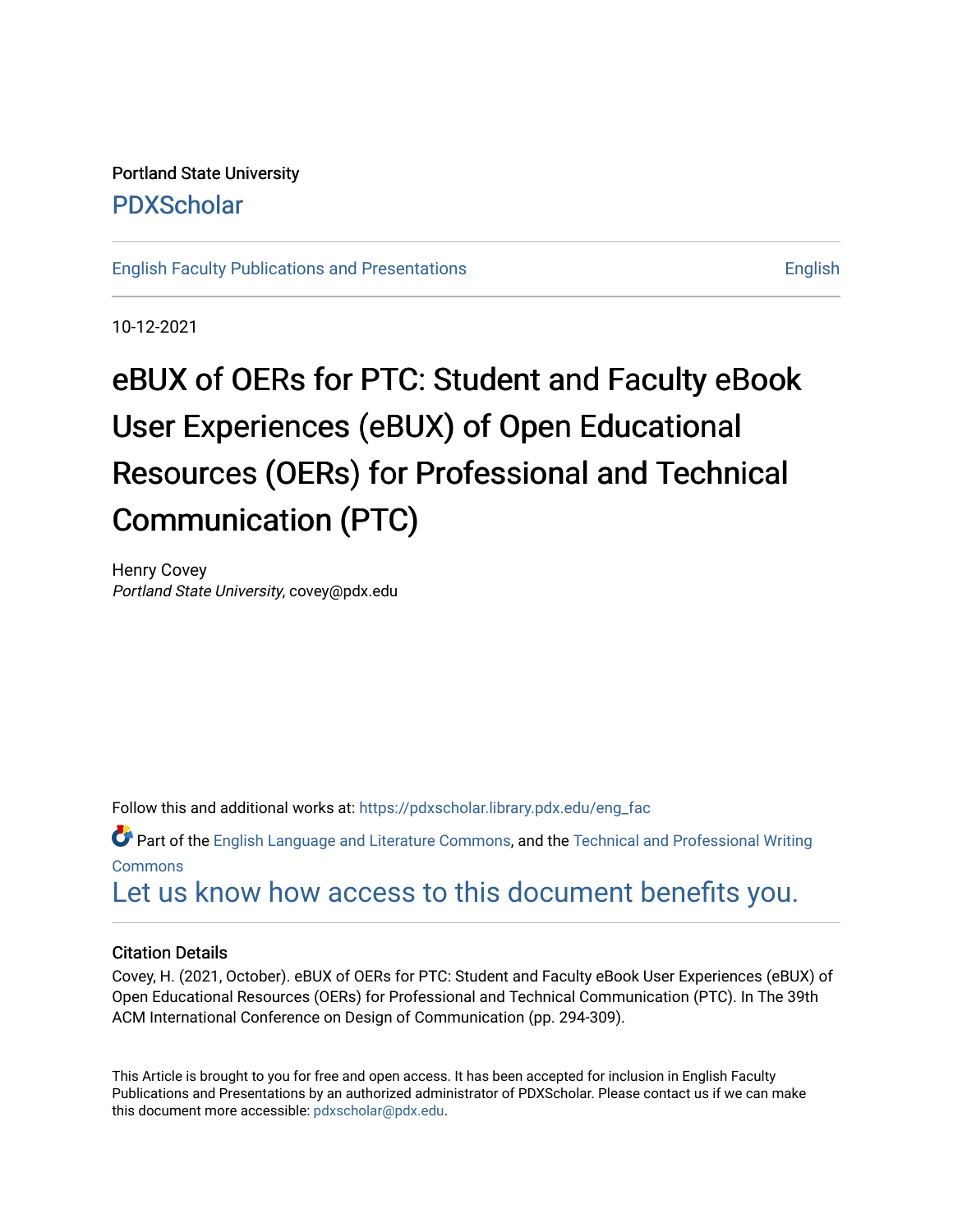# eBUX of OERs for PTC

# Student and Faculty eBook User Experiences (eBUX) of Open Educational Resources (OERs) for

Professional and Technical Communication (PTC)

Henry A. Covey

Professional & Technical Communication, Portland State University, USA

covey@pdx.edu

## ABSTRACT

This report analyzes the digital/electronic textbook user experience (eBUX) of web-based open educational resources (OERs) for professional and technical communication (PTC). Data and information were gathered from students enrolled in introductory PTC courses (with IRB oversight and input from faculty and writing program directors) via online surveys (Google Forms), collaborative documents (Google Docs), remote interviews (Zoom), learning management system analytics (Desire2Learn), workshop documentation (pre-pandemic), and email correspondence. User research revealed issues of use and usability with web-based open-access PTC textbooks related to functional specifications, content requirements, interface and interaction design, information architecture, navigation, and aesthetics. The conclusion discusses the evolution of digital OERs for PTC over the past quarter century and reflects on their future.

# CCS CONCEPTS

• Human-centered computing → Interaction design; Interaction design theory, concepts and paradigms; • Social and professional topics → Professional topics; Computing education; Adult education; • Applied computing  $\rightarrow$  Education; E-learning.

# **KEYWORDS**

User experience, UX, open educational resource, OER, online textbook, software design methods & principles, digital humanities & design, technical communication, ebooks, Pressbooks, WordPress, Manifold

#### ACM Reference Format:

Henry A. Covey. 2021. eBUX of OERs for PTC: Student and Faculty eBook User Experiences (eBUX) of Open Educational Resources (OERs) for Professional and Technical Communication (PTC). In The 39th ACM International Conference on Design of Communication (SIGDOC '21), October 12–14, 2021, Virtual Event, USA. ACM, New York, NY, USA, [16](#page-16-0) pages. <https://doi.org/10.1145/3472714.3473656>

SIGDOC '21, October 12–14, 2021, Virtual Event, USA

© 2021 Copyright held by the owner/author(s). Publication rights licensed to ACM. ACM ISBN 978-1-4503-8628-9/21/10. . . \$15.00 <https://doi.org/10.1145/3472714.3473656>

1 INTRODUCTION: QUESTIONS OF USE & **USABILITY** 

In the introductory professional and technical communication (PTC) course that I have taught to university students over the years, called "WR-227" in Oregon, classes are reliability about 50 percent computer science majors, 25 percent engineering majors (electrical, environmental, etc.), and the rest a range of disciplines across the colleges of various sciences and arts at the university, from biology to business majors and beyond. Students range in age, expertise, experience, and linguistic level, from teens to older professionals and veterans to international students.

In recent years in my PTC courses, I have used open educational resources (OERs), which, broadly speaking, are digital textbook websites that can be purchased as low-cost print copies but are mostly read freely online with web browsers or downloaded as an ebook file of some type. This can include HTML, EPUB, digital and enhanced PDF, MOBI, HTMLBook, XHTML, OpenDocument, Google Docs, and more. Some OERs for PTC also include video embeds and channels (YouTube, TED Talks, Vimeo) and other low-cost education materials. There are a few reasons for using OERs for introductory PTC. After surveying the field of OERs for PTC, much of the basic information of introductory technical communication seems to have been published and reproduced in various iterations in the creative commons, and this has been one place to save students money given that some commercial PTC textbooks range anywhere from \$50-\$115, not always including access to the digital version. Open access to free and low-cost educational resources also increases efficacy and intellectual equity for anyone who is in a low-income situation, busy working, currently unemployed, parenting kids, at-risk, underserved, without literary sponsorship, or otherwise lacking access to a PTC textbook or any textbook in their discipline [\[1\]](#page-16-1). This is part of a growing trend. Even before the pandemic, increasing amounts of institutions and instructors were turning to free, low-cost, easy-to-find, dependable teaching materials. The OER publisher OpenStax at Rice University, which has been around since the early days of the OER movement, has estimated that student savings as of a result of its OERs have passed the billion-dollar mark in recent years [\[2\]](#page-16-2). Then the pandemic forced droves of instructors and their students online, and many more instructors suddenly found themselves searching for authoritative online academic materials and students found themselves using more digital textbooks in various formats, from online web texts to PDFs to other modes of viewing.

Permission to make digital or hard copies of all or part of this work for personal or classroom use is granted without fee provided that copies are not made or distributed for profit or commercial advantage and that copies bear this notice and the full citation on the first page. Copyrights for components of this work owned by others than the author(s) must be honored. Abstracting with credit is permitted. To copy otherwise, or republish, to post on servers or to redistribute to lists, requires prior specific permission and/or a fee. Request permissions from permissions@acm.org.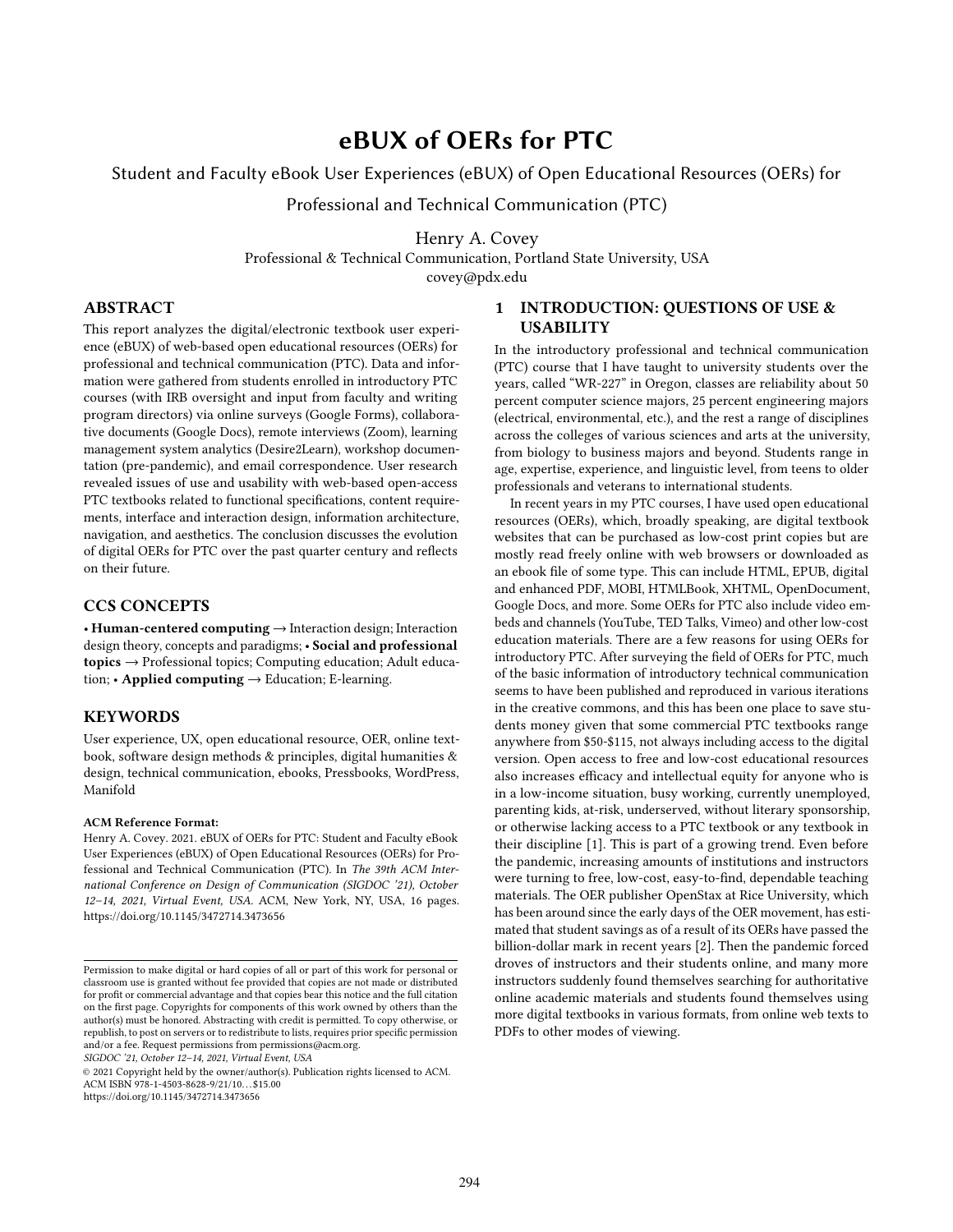#### 1.1 Problem Statement

Performing an internet search of OERs for PTC online returns no clear, definitive set of options to choose from. Instead, search results can resemble more of a bountiful cornucopia of choices, from self-published titles (e.g., single PDF texts) to third-party content management platforms where students can download multiple file formats, register their own accounts, and annotate and share thoughts on the text. The problem is that if institutions and their PTC programs cannot or do not offer their instructors reliable, authoritative online OERs for PTC, then instructors (e.g., a new graduate teaching student or a seasoned professional looking for new OER options) can be left asking their colleagues for leads or navigating an abundance of choices on their own, with several search engines and databases to choose from and options to wade through what they do and do not cover (e.g., MERLOT.org, OERCommons.org, OASIS.Geneseo.edu, OER.deepwebaccess.com). For example, the keyword "technical communication" on MER-LOT currently returns 296 results. While most of the results are easy to eliminate, just combing through top search results from one or more platforms and databases alone can be time-intensive and overwhelming — not only for new PTC instructors, many of whom do not have STEM backgrounds (e.g., literary studies majors, communications majors, graduate teaching assistants and doctoral candidates from the English department), but also for seasoned PTC instructors, who are instead new to OERs and trying to integrate them into their own syllabus. It is hard to know what option is best and if another better option is somehow being missed. Add to this that even amid finding, adopting, and adapting OERs for PTC, there are questions of usability, and whether they are even being used by students and in what formats.

#### 1.2 Current Solutions

On the international to national level, UNESCO published formal declarations on OERs in 2002 [\[3\]](#page-16-3) and 2012 [\[4\]](#page-16-4), but in nearly two decades since the first, the disciplinary/industry level no national/federal platform or infrastructure formally exists for OERs for PTC. Most recently on the federal level in the United States, legislation for OERs has existed in the form of the Affordable Textbook Act, which represents a potential pathway for OERs to be adopted more broadly in America, but the act has been introduced four times without being passed by U.S. Congress [\[5\]](#page-16-5). The Department of Education's National Education Technology Plan, headed by the Office of Educational Technology, launched a "#GoOpen" initiative in 2017 to support states, districts, and educators with using OER materials to transform the use of openly licensed educational resources for teaching and learning. The National Endowment for the Humanities, an independent federal agency, also supports open-source web book publishers. For the most part, however, OER development has largely been handles by the states, their academic institutions, and various nonprofit and philanthropic organizations and activities around the country (William and Flora Hewlett Foundation, Andrew W. Mellon Foundation, and others).

On the statewide level, both Oregon and Washington state have been early OER adopters and have launched their own initiatives to develop and encourage the use of free and low-cost teaching materials in applicable courses, and they offer their own OERs for

PTC, such as OpenOregon's Technical Writing and the Washington State Board's Technical Writing for ENG 235 [\[6\]](#page-16-6). Other states include Affordable Learning Georgia (OpenALG) and Kennesaw State University's Online Technical Communication [\[7\]](#page-16-7), which is a remix of David McMurrey's original Online Technical Writing, developed while McMurrey was teaching at Austen Community College [\[8\]](#page-16-8). There are others throughout the United States and many in Canada, including OERs for PTC from BCcampus. However, some states do not offer OER options, in which case, this is left to higher ed, i.e., university and colleges, who have been the de-facto producers of most OERs.

#### 1.3 Opportunities

At academic institutions, libraries will sometimes take on the role of publishing and archiving materials. Here at Portland State University, for example, the Millar Library offered the PTC program a grant to create resources for their OER initiative. My journey as a faculty user of OERs turned into a researcher's journey when I became a member of the group of PTC instructors tasked to create instructor resources for the adoption of OERs in introductory technical writing courses (WR-227) at the university. To meet this goal, rather than spend energy authoring our own online textbook from scratch, the team opted to build an instructor's resource guide of OERs for PTC, a compendium and analysis designed to education instructions while also vetting and recommending resources that currently exist and are commonly used, authoritative, and historically dependable [\[9\]](#page-16-9).

The primary aim of the resource guide was, and continues to be, to reduce the primarily adjunct and graduate assistant instructor labor required for finding relevant, quality OERs and other no-costto-student resources for introductory technical writing courses. Compositionally, the guide begins with suggestions for how to choose OER resources for a technical writing course and then reviews commonly used titles. In addition to a tabulated analysis of several recommended OERs for PTC, there is a topic-based resource for instructors searching for dozens of specialized technical writing topics. Instructors can view the guide with different devices in multiple formats: enhanced PDF, Google Docs, Microsoft Word, or EPUB, and there is an open-access video on OpenOregon that readers can watch which explains the who, what, when, where, why, and how of the resource guide.

When we set out to build the resource guide, we wanted to be conscious of the user's journey, and during the construction (fall, winter, and spring terms of 2019 to 2020), we workshopped drafts of the guide with WR-227 faculty, many of whom also teach at some of the local community colleges. These workshops allowed instructors to share collective experience and wisdom not only of OERs but also about incorporating them into PTC courses. After publishing the first edition in May of 2020, we continue to revise and publish new editions, including adding more sample syllabuses using OERs for PTC. Most recently, we have branched further out and added a syllabus for WR-327, Technical Report Writing.

Publishing the instructor's resource guide, however, was just the beginning. There was yet more to learn about OERs for PTC. The phases of discovery, vetting, and recommending a series of OERs for PTC just ended up creating more questions than answers, and the lengths and complexity of our working group's conversations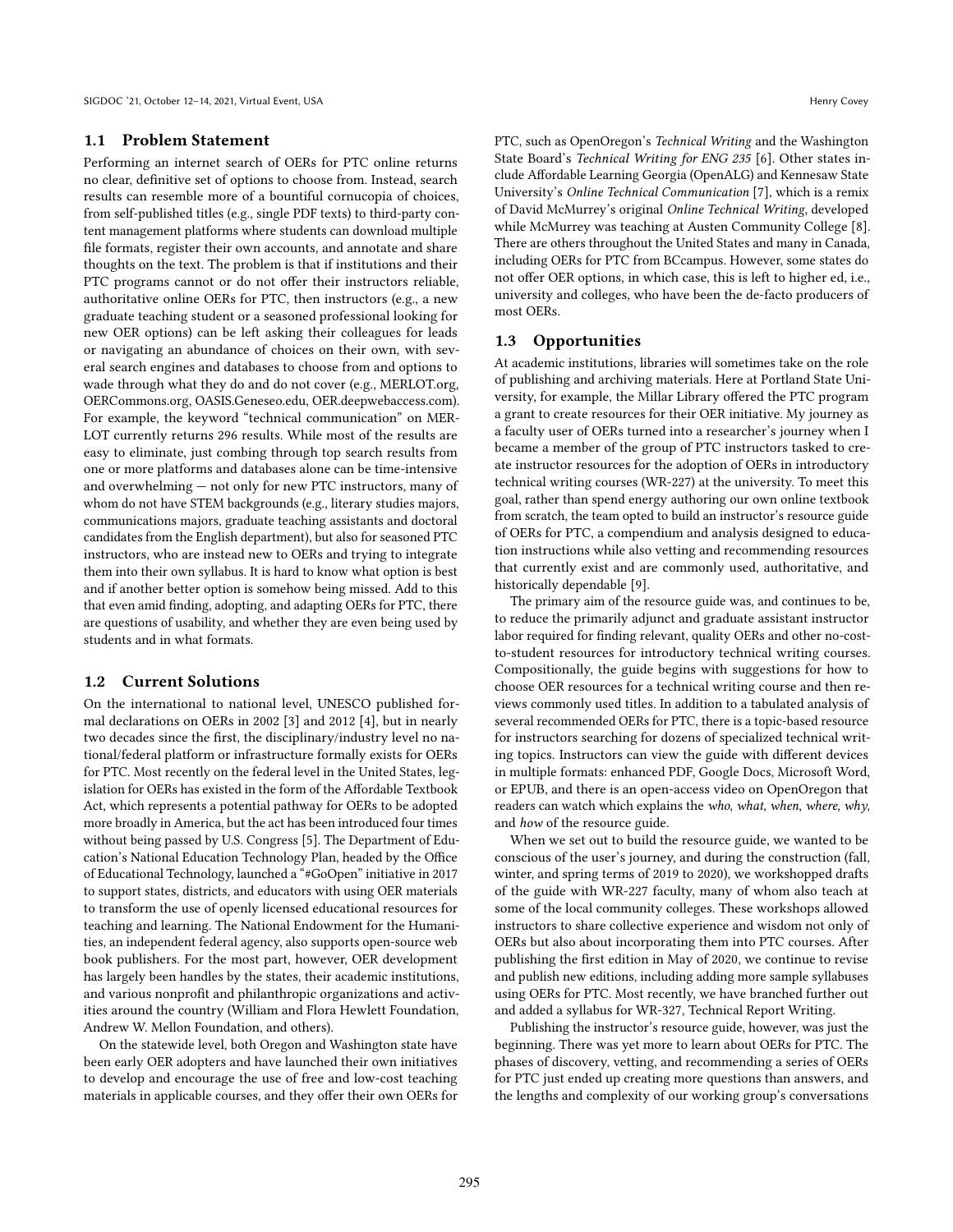about them only deepened. What had begun as discussions about the form and content of the instructor's guide evolved into more nuanced discussions about not just the value and affordances of OERs, but also their challenges and limitations, as well as what was being done to foster any needed growth or change in certain areas.

#### 1.4 Research Focus

To gather more information about the range of student experiences with OER materials, our research group started conducting iterative literature reviews and regular meetings to discuss what researchers knew and didn't know about OERs broadly and OERs for PTC specifically. This set into motion a series of focus groups made up of students (IRB oversight) and instructors to better understand the electronic textbook user experience (eBUX) of OERs for PTC digital textbooks that we were recommending to them (see "User Research" below). Do PTC instructors and students use the OERs? If so, how and why? What is their sense of usability?

# 1.5 Report Overview & Purpose

This report presents some of the topline takeaways of the most recent research on current OERs for PTC, i.e., digital textbooks, discussing results from two years of user research with students and faculty. This includes a discussion of various user types and needs, high-level OER goals and objectives, functional specifications and content requirements, interaction design and information architecture, and user feedback that fell into areas of information design, interface design, navigation design, and aesthetic. The aim is to document what users had to say about their experiences using free web-based textbooks for PTC, students primarily, but also faculty and program administrators at institutions adopting and adapting these OERs. The hope is that knowing more about both faculty and student experiences, perceptions, behaviors, etc., will help not only create content and functionality that is sensitive to users' needs, goals, and technical writing in their varied disciplines, but also advance a more strategic conversation generally about the value of digital OERs for PTC. This is also an opportunity to reflect on a quarter century of online OERs in PTC, consider the technological advancements made thus far, and ask what the future holds, as digital textbooks turn more and more into multimodal digital content management systems with information architecture and usability design in which a print copy is an output option, not the main attraction.

# 2 USER RESEARCH: GATHERING STUDENT, FACULTY & ADMIN EXPERIENCES

Over the course of two years, three phases of user research were completed (IRB-oversight/exemption approval). The first phase of data from surveys was gathered during the spring to summer of 2020, and the second phase during the fall of 2020, and the third in the spring of 2021.

# 2.1 IRB Research Phase 1: Student & Faculty Usability Surveys

Our first user research phase with PTC students began the spring of 2020 and lasted into the summer. The first groups of students included three sections of Introductory Technical Writing courses

(WR-227), two in spring and one in summer (n=24). These sections relied exclusively on no direct cost to students and traditional OER materials, including Kennesaw State University's digital textbook Open Technical Communication (Open-TC) [\[7\]](#page-16-7) and David McMurrey's long-running PTC website, Online Technical Writing (OTW) [\[8\]](#page-16-8), as well as a published textbook about engineering writing available as an ebook via the library titled IEEE Guide to Writing in the Engineering and Technical Fields by David Kmiec and Bernadette Longo. We asked students to share their experiences and attitudes of this open PTC course material in a combination of Likert-scale questions and write-in questions about their awareness, perceptions, behaviors, and experiences. To get a sense of the range of faculty attitudes and experiences with OERs, we also asked faculty involved in the professional development sessions paid for by the grant to share their thoughts and feelings in a Google Form (n=7, programmatic research). Faculty were asked to respond to openended write-in questions that gave us insight into their current thinking about OERs, even though not all had implemented OERs in their sections of WR-227 .

During this secondary and primary research, it was readily apparent that OERs meant something different to instructors than they did to students; one group was concerned with content and the other primarily with functionality. As one might expect, this division fell along student/instructor lines. Instructors in their UX feedback of OERs for PTC spoke from pedagogical points of view, e.g., the authority of the authors, the depth of the content, its pedagogical underpinnings. For students, however, their feedback was more heavily inclined toward the usability of any given OER or, put another way, its ease of use. What the group realized was that while students may talk about the cost of OERs as the main advantage, when it comes to their use, usability matters. In other words, OERs that do not have a good UX for students might not be used, leading to low reading retention and low efficacy rates [\[10\]](#page-16-10).

So how do students use the OERs? It was hard to find empirical evidence in the literature of any actual usage of OERs for PTC that our instructor's resource guide had been recommending. One applicable exception is a journal article from the 2018 IEEE International Professional Communication Conference, "If you build it, will they come?: Research into Students' Use of an Open Education Resources in Technical Communication" by Jonathan Arnett [\[11\]](#page-16-11). The article presents the high-level Google Analytics backend data of the Open-TC digital textbook, an OER for PTC that our instructor's guide recommends, which Arnett and others at Kennesaw State University have built and refined from David McMurrey's OTW textbook website. Because the article shares backend Google Analytics data to provide more empirical evidence about students' actual usage of OERs, it was not only an exciting find for our research group, but a rare glimpse of student use and behavior with an online digital textbook that several instructors at in our PTC program and colleagues we knew across the country had used as well [\[9\]](#page-16-9).

The results in "If you built it, will they come?" however, were more sobering than the initial discovery of the article. In the end, it appeared as though many students did not necessarily answer the rhetorical call of the paper's title; backend data revealed that many students did not use Open-TC or engage with it deeply over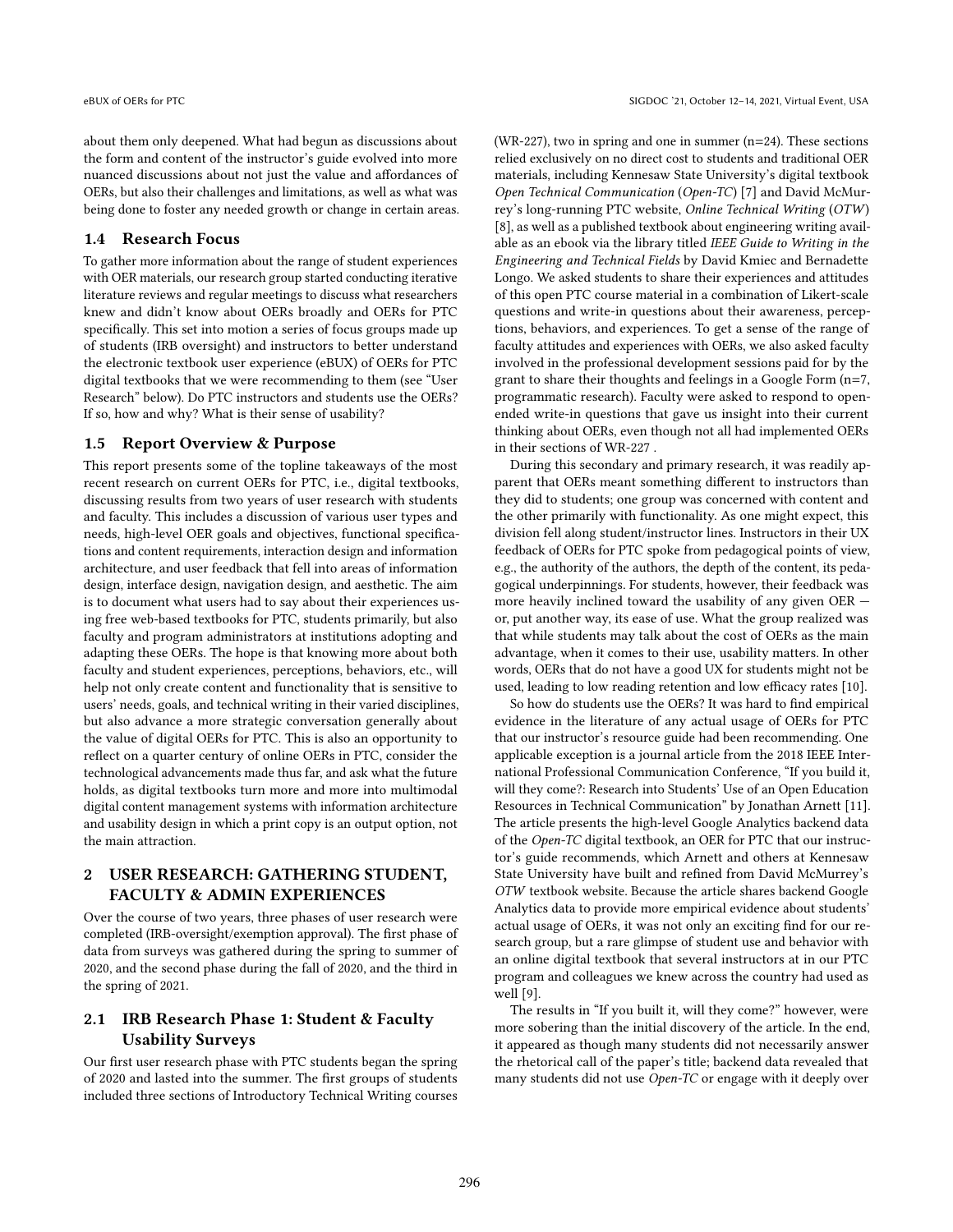the two academic terms analyzed. A small number accessed it regularly, others dipped in occasionally over the semester, and the students who used the Open-TC only skimmed it. "Further research is needed," Arnett concludes, "to determine if this result is found to persist across time and in different disciplines, and if changes to the OER design and online platform have an effect on students' access patterns" [\[11\]](#page-16-11).

The findings in the "If you built it" article raised questions about how and if students were reading, understanding, and liking or disliking this online textbook that we were recommending in our instructor's guide, and this set the stage for the next phase of usability research. In one way, it was an experiment to design an assignment that engaged the online text more. In another way, it was a type of call to action to see if more UX research could help paint a better picture of use and usability and thereby maybe help indicate what was working and what was not working. In another way, this also presented the opportunity to analyze a popular webbased OER for PTC platforms in higher ed (Pressbooks, Manifold) that take an ebook approach to their digital textbook design, as seen through student, faculty, and writing program administrator UX points of view.

#### 2.2 IRB Research Phase 2: Student UX Surveys

The second phase of student usability surveys were completed in the fall 2020. This included feedback from the one section of PTC courses at PSU in the fall 2020 (n=23). The fall UX group completed a short weeklong exercise and documented UX feedback. In this study, a live overview of the assignment (via Zoom with videorecording and a Google Slides presentation) and assignment sheet (Google Doc) were provided to students beforehand. In two synchronous class sessions over the week that were also videoed (for future reference, including for those who could not attend the live session; a transcription option was available to students). While the assignment was discussed in the live session, questions were answered. The hope with this design was to pair the Manifold web-text with ancillary materials, an underlying collaborative set of Google Doc, Slides, and Forms to collect qualitative and quantitative data and information via a three-step user journey that simultaneously encapsulated a full learning unit with overview, reading, and exercise designed to increase OER for PTC engagement by using it as a tool to complete a writing assignment with analysis and metacognition. The basic assignment was modeled on a user journey of three

separate phases/tasks:

- Task 1: First contact (warmup). Students navigated to the Open-TC homepage and kept track via a Google Form survey of their time, perception, and behaviors as they related to first impressions.
- Task 2: Exercise completion (main event). Students in the fall UX group were asked to navigate to and read chapter 2.6 of the Open-TC, "Instructions," and then complete "Exercise 1" at the bottom of the chapter page. Students then complete the analysis exercise using chapter subsections of the chapter. Students used the Google Form to log their UX when they visited the Open-TC "Instructions" chapter page. They also kept track of how much time they spent on the exercise, rated the chapter, and described what their reading experience was

like. To complete the exercise, they used the same collective assignment sheet Google Doc to post their analysis exercise so that basic interactivity data and version history could be gathered to help confirm or deny some of the qualitative data. They had to use each section of the chapter to complete the exercise.

- Task 3: UX metacognition (cooldown). Students reflected on the user experience of the *Open-TC* and provided written feedback to document their own UX, keeping track of time spent on pages, rating their experience, and documenting thoughts, ideas, opinions, and other feedback.
- Limitations: These tasks were completed during the pandemic. In future research, audio and video of students, faculty, and admin navigating tasks and screens could provide even more dimensions to the data and information gathered.

# 2.3 IRB Research Phase 3: Student & Instructor UX Surveys

To follow-up on the fall 2020 survey, another survey was conducted in the spring of 2021, which expanded upon information gathered during fall 2020. This latter group of UX respondents (n=24) used Open-TC [\[7\]](#page-16-7) as the main textbook throughout the 11-week academic term, and feedback from this group helped provide information about longer-term use and usability, as well as an instructor and administrator to interview and for their UX feedback. Surveys this time were anonymous to help give respondents the room to be forthright and transparent. The course could also be observed remotely via student-user analytics options provided by the Desire2Learn learning management system. This spring section of research also included interviews with secondary users (PTC instructors) and tertiary users (PTC program administrators).

#### 2.4 Case Study OER for PTC

Users navigate a sea of optional digital OERs for PTC. They come in all shapes, sizes, and formats: HTML, EPUB, digital and enhanced PDF, MOBI, HTMLBook, XHTML, OpenDocument, online DOCX, Google Docs, etc. Some web-based OERs for PTC are their own content management systems (Pressbooks, Manifold). At PSU, we created an instructor's resource guide that provides a snapshot of what is available today [\[9\]](#page-16-9). Students and instructors in the fall of 2020 and the spring 2021 used Open-TC [\[7\]](#page-16-7), created by staff and contributors from the PTC program at Kennesaw State University, published by Affordable Learning Georgia (OpenALG, previously GALILEO until 2018), using Manifold (whose design is also similar to Pressbooks/WordPress Multisite) for services and online hosting and Amazon as a print-on-demand supplier (\$9.40 USD per copy). Open-TC was picked because it is one of the titles recommended in our instructor's resource guide [\[9\]](#page-16-9) for several reasons (the creativecommons content ancestry spans decades, the current Open-TC has its own editorial backstory, and its platform speaks to a popular form of open-source publishing in higher-education), but recent analytics data from the publisher revealed questions about its actual use, which was somewhat surprising given its content and overall high marks on usability.

2.4.1 Creative Commons Content History. Open-TC is a "remix" of McMurrey's Online Technical Writing (OTW) [\[8\]](#page-16-8), one of the first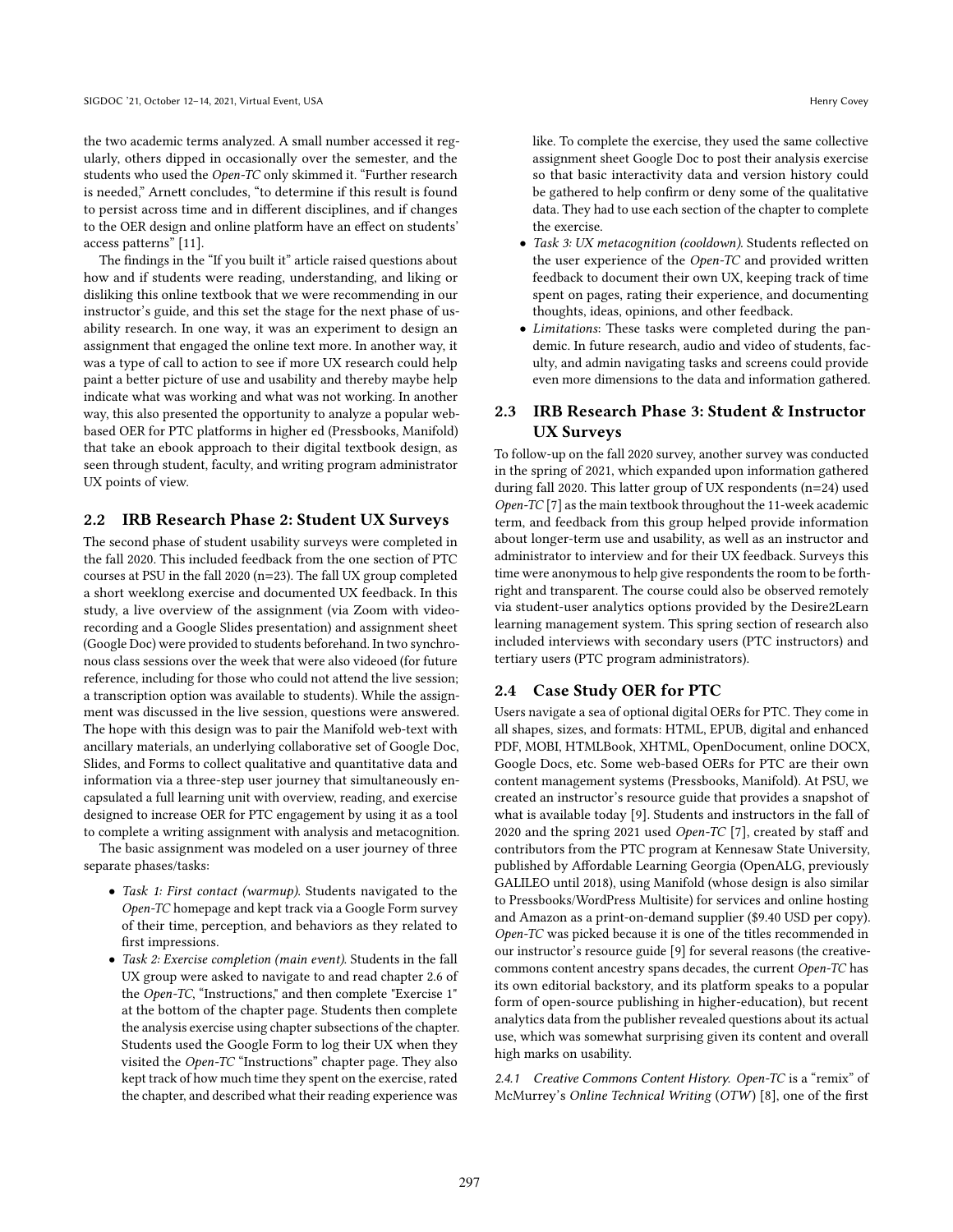and what appears to be the longest running open online textbook devoted to PTC. Before the term "OER" was coined in 2002 by UN-ESCO, open access had been rising in popularity decades before. With the blossoming of the internet and its rapidly expanding creative commons in the early '90s, for example, Purdue University was launching its Online Writing Lab, Wayne Hodgins was spearheading early online open-ed concepts like the "learning object" architecture, and James Spohrer was being awarded a National Science Foundation (NSF) grant for "educational object economies," which would eventually result in MERLOT.org in 1997. OpenStax CNX was developed by Richard Baraniuk at Rice University in 1999 as Connexions. PTC also has its origins in this time period as well.

PTC had its own contributors too. In fact, the same year that MERLOT.org went live, 1997, David McMurrey, who was teaching at Austin Community College (ACC), published his OTW website with the primary goal of saving his students money [\[12\]](#page-16-12). McMurrey had been helping to modernize the ACC campus and, before ACC and the OTW, had been at IBM and had trained the company's technical writers. A quarter century later, McMurrey's website still exists online today, and many instructors still use it. Although, the content is no longer updated and the only way to view the site is online, much of it is in some ways timeless and McMurrey's decades of vetting this content with students gives the OTW time-tested credentials.

2.4.2 Editorial Iterations. McMurrey's creative commons contributions to the early world of OERs for PTC have been given new life in many different OER iterations, including here in Oregon with OpenOregon's Technical Writing. This also includes Open-TC. What makes this particular adaptation of OTW is the level of iterative editorial work and interactivity that has been put into Open-TC. At this point in its fourth edition, Open-TC online textbook has been developed under more than a dozen grant rounds from OpenALG. This also includes two major redesigns and experimenting with multiple modalities. The first iteration of Open-TC was a basic '90sstyle website in terms of graphics and colors. Single-page chapters required a lot of scrolling. This was when the digital textbook was known as "Sexy Technical Communication," a nomenclature with a story unto its own described in its "Letter from the Project Manager," which serves as the preface of the online textbook. After struggling to get traction with users in early versions, much of the design compared to today's edition has changed. Contributors and editors of Open-TC have modernized the content and added a lot to the original content. This includes chapter-opening summaries, new sections, chapter-ending exercises, and sample ancillary materials for instructors, all on a platform that provides a more streamline UX and provide content for faculty while giving students most of the UX functionality that they need. What Open-TC has essentially done with OTW is to revise and edit content and feed it through a different information architecture with more developer tools, authoring capabilities, and user options for engagement with the text and others reading the text.

While the remixed content has largely been successful, students have pointed out when older elements have for them contrasted with newer ones. For example, older graphics in content will not fit with the newer color scheme (yellow color scheme verses red-based theme). One student, for example, a programmer, noted that in chapters, it "felt like some of the colors used didn't really go together but that is a small manner and is probably more of a preference thing." Of course, one of the most common types of editorial artifacts are images, which after the text is edited often become an afterthought, or don't have time in the editorial phases, or there isn't enough budget, or pressing need, to make new figures. Indeed, this seems to be the case with much of Open-TC, much of the original webpage typography is still used and could perhaps out of all the content use a revisited update. There are other artifacts, as well, like older dates on student examples (e.g., March 09, 2019), certain technologies have changed (technical description of a DVD), or a new pedagogical learning objective is missing a corresponding section (no "Ethics" or "Diversity, Equity, and Inclusion" section). Sometimes, students in the feedback also noticed the different writing voices between all the authors of this remixed creative commons content (McMurrey's voice versus the Open-TC team's collective authorship, who have remixed and edited different chapters of the original McMurrey content). Other than these small excursions from the reading experience, overall, Open-TC scored well with student users on ease of use and effectiveness, and it covers many of the number of PTC topics that it covered in our resource guide [\[9\]](#page-16-9).

2.4.3 Publishing Technologies. OpenALG's Open-TC owes its relatively smooth UX to its third-party managed hosting services provider, Manifold [\(https://manifoldapp.org/\),](https://manifoldapp.org/)) an open-source, open-access publishing platform that caters to universities and book publishers. Launched as the result of a 2012 online publication of Debates in the Digital Humanities, Manifold is a collaboration between the CUNY Graduate Center, the University of Minnesota Press, and Cast Iron Coding with grant support from the Andrew W. Mellon Foundation and National Endowment for the Humanities. Manifold software features include the ability for annotation of webtexts, community experience technologies, and other added services. Currently, the Manifold version of Open-TC only offers downloads of the digital textbook in whole PDF, Word, and HTML/ZIP (no ebook formats like EPUB or MOBI). There is a print-on-demand option through Amazon (\$9.40 USD).

At many points in this report, Manifold is contrasted with Pressbooks [\(https://pressbooks.org/\).](https://pressbooks.org/)) OERs for PTC such as OpenOregon's Technical Writing use the Pressbooks platform, which is another open-source content management system designed for creating ebooks that is of the same era. Released in 2011 under the GPL v3.0 license, Pressbooks is built on top of a WordPress Multisite turned into a book content management system (with changes to the administrative interface, web presentation layer, and export routines). While Manifold and Pressbooks share a lot of similarities (e.g., homepage with a splash panel, book cover, and table of contents, the information architecture of part/chapter, and others), Pressbooks offers multiple formats that digital textbooks can be exported to (HTML, EPUB, digital and print PDF, MOBI, HTMLBook, XHTML, OpenDocument), and a low-cost version of OpenOregon's Technical Writing can be ordered from Lulu.com (\$14.66 USD). Based in Montreal, Canada, and developed by Book Oven, Inc., Pressbooks seems to have catered largely to small publishers and individual self-publishing authors in its beginning, but also then pivoted to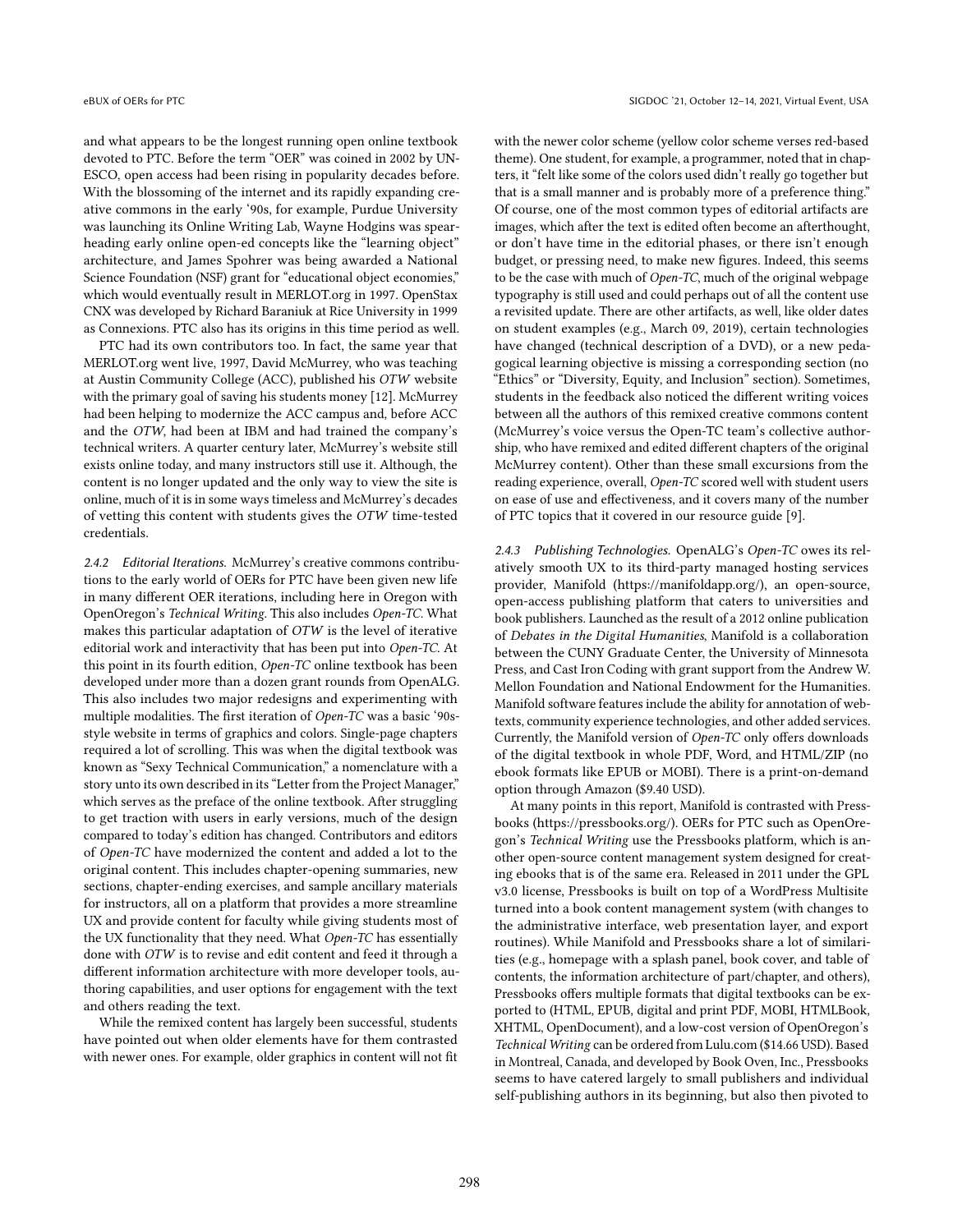wider used among educational institutions and academic presses in recent years (University of California, Berkeley, BCcampus, Virginia Tech, University of Guelph, Idaho State Board of Education). There is also PressbooksEdu, which supports institutional hosting. At PSU, an institutional subscription to Pressbooks was purchased in 2019 through the Office of Academic Innovation (∼ \$5,000/year).

Manifold does automatically offer as many formats of the digital textbook as Pressbooks (at least OpenALG's Open-TC compared to OpenOregon's Technical Writing), both are similarly concentrated on a web-based e-textbook user experience: Manifold's UX approach, for example, is perhaps summed up in the marketing language on their homepage: "Shouldn't the web be a nicer place to read books"? This is also akin to the UX approach that Pressbooks itself takes, which helps academic institutions and publishers, as well as self-publishers, handle the more technical aspects of creating and formatting digital textbooks for different platforms and user experiences. Much like Pressbook's predecessor platform for publishing audiobooks, LibriVox, the design focus is to build tools to make it easy for people to publish and use. In one interview, founder Hugh McGuire equated his UX approach with Pressbooks to something akin that of Amazon's but for ebooks, "I think the book industry, and not just Amazon, needs to spend a lot more time and energy trying to deliver reader happiness," i.e., focused on well-formed, seamless, professional UX [\[13\]](#page-16-13).

The type of UX focus on reading web books discussed above seems to play out in feedback from students on Open OpenALG's Open-TC. Overall, Open-TC scored high on usability, usually a 4 or 5 on a Likert-scale approval rating of students surveyed. No student gave a 0 or 1 rating when asked. This makes sense given the attention to UX. Still, users noted some limits to the usability, issues of readability, and questions about legacy content and inherited information design, which relates not just to Manifold, but similar web-based e-textbook platforms like Pressbooks.

# 3 DISCUSSION: THE ELEMENTS OF UX FOR OERS ABOUT PTC

The sections below discuss the observations and behaviors of students enrolled in introductory PTC courses using digital OERs, which includes input from faculty and writing program administrators. Because of the small scale of the student and faculty research, as well as the limited scope of the OERs considered in this user research, the aim is not to report the frequency of student and faculty responses, or to generalize their attitudes and experiences with OERs, nor is it to insist on any research methodology or judge any OERs. However, the rationale is that if an experience, challenge, concern, issue, etc., is raised by one person in a user group, then this could potentially represent others in the group and beyond. The sections in this discussion move from more abstract topics (e.g., student needs and faculty objectives) to more concrete ones (e.g., user interfaces and navigation).

#### 3.1 User Group Profiles

Designing a device-agnostic digital OER for PTC on the web with a print-copy version requires including content and designing functionality for different user groups, students of numerous disciplines primarily, but also instructors of varying degrees of experience

secondarily, and there are also tertiary audiences to consider, such as administrators and other institutional representatives, as well as oversight councils and other organizations that concentrate on policies and regulatory guidelines and practices. Finally, there is the public reader. Below explores the primary, secondary, tertiary, and other user/reader groups of OERs for PTC.

3.1.1 Primary Users – PTC Students. There is always a diverse array of students in introductory technical writing courses. An instructor could encounter an engineer in her fifties working for a city government bureau and returning to school to hone her writing skills. Another student could be a physicist in his thirties with a military background who has worked on aircraft carriers. Yet another could be an engineer in their twenties helping launch satellites into space. There might be a freshman computer scientist fresh out of high school with an internship at a local tech company. Each has their own story, and each has a unique set of needs and shared needs with others. From the multidisciplinary nature of PTC courses, getting OERs right can be a difficult ask when it comes to speaking to all the different segments of users/readers within the primary readership, including but not limited to the following.

Majors and Minors: OERs for PTC are used in multidisciplinary contexts. PTC courses cater to a wide range of writing in the disciplines: science, technology, engineering, arts, and mathematics, as well as medicine and public health and business administration, economic, and finance. The makeup of the fall 2020 UX focus group represented a common composition of majors and minors in this type of course, with 50 percent made up of computer science (CS) majors (n=12), but also included an electrical engineer (1), environmental engineers (2) and civil engineer (1), as well as business administrators (4), biological scientists (2), and technical communicators (2). Sometimes, there will be even more CS majors in the group, as the spring 2021 UX group showed, which was composed of CS and electrical engineers (17), but also biologists (2) and environmental scientist, public health specialist, speech and hearing scientist, chemist, technical communicator, environmental engineer, and psychologist. While these disciplines represent the common types, many other majors take PTC courses (e.g., economists, accountants, mathematicians, musicians, chemists, photographers, naturopathic practitioners, theatre artists, graphic designers, nondeclared majors, and more).

Grade Levels: OERs for PTC are used in multi-grade-level contexts. The grade-level composition in a class will vary, which shows that OERs for PTC must appeal to many academic maturity levels. The fall 2021 focus group, for example, ranged from freshmen (1) and sophomore (3) to junior (8) and senior (12). As often is the case with required introductory writing classes, students will sometimes leave PTC classes until their last two years. This results in more mature groups sometimes, which often means, like it did in the group above, that students have more experience with professional groups and settings at the university or college, as well as more industry experience in the field, which brings with it certain needs and expectations regarding OERs for PTC. The composition will of course fluctuate. In the spring of 2021, for example, the center of gravity shifted to sophomores and juniors: freshmen (1), sophomore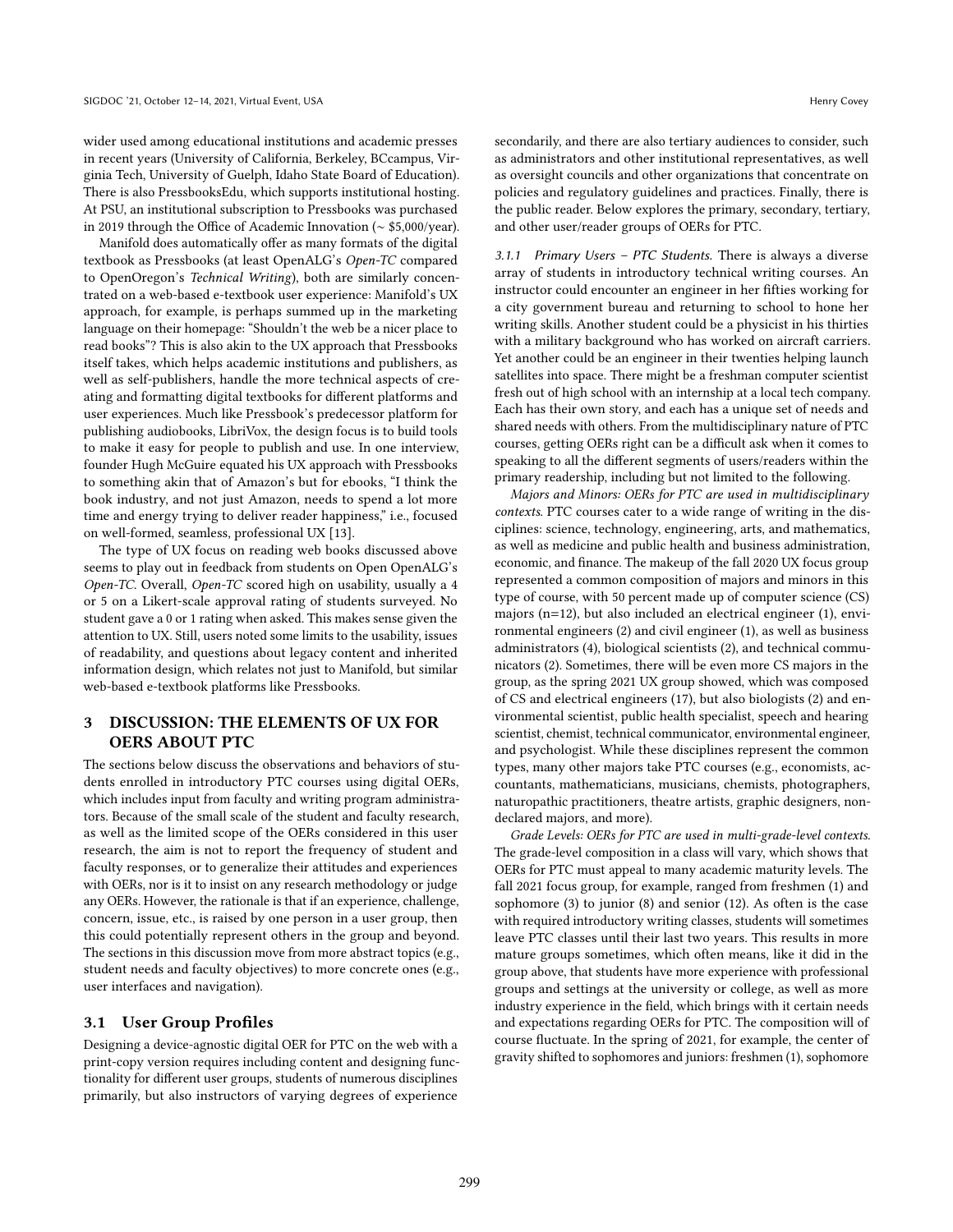(9), junior (8), senior (4), and post-baccalaureate (2). Regardless, the fact remains that multiple grade levels will apply.

Ages and Experience: OERs for PTC are used by multiple ages. As with most PTC courses, every section is a mix of younger and older students. The age maturity level in PTC classes will range from age 18 and right out of high school, to 50- and 60-year-olds furthering their education. With age brings more experience levels, from professionals in industry to parents with kids to returning veterans. In the fall 2020 group, for example, the age ranged from 19 to 31 with most 20–21 (6) and the rest in their mid- and late-20s, save a 31-year-old. With age, maturity, and experience come expressed wants and needs (e.g., examples of workplace writing artifacts, like a recommendation report from a large corporate IT company, an internal guideline document at an engineering firm, and so on, see also the discussion in the "Content Requirements" section below).

Technologies: OERs for PTC are used in multimodal contexts, mostly digital but also print. It always helps beforehand to survey students on the types of devices they will be using for the course and if they will use/need print copies because a handful students order the print version of the book, some will print pages at home, but print-dependent students still exist and should be considered when creating a digital OER. However, most will use the online digital version or an exported file (e.g., PDF, especially if it is provided by the instructor, as we found in the spring 2020 UX focus group). When it came to devices/hardware, many students use laptops, but also desktop computers, and also phones and tablets. Top results of manufacturers in surveys included MacBook, iMac, iPad, and iPhone models to Windows-based Lenovo, Acer, ASUS, Dell, HP, Razer, Microsoft, Sony, and MSI. In these PTC groups are also those computer scientists and electrical and mechanical engineers who invariably use and build their own computers. Early in the pandemic, the number of rental devices saw an uptick as well. Related to browsers, most students use Google Chrome (likely because of the Google technology being used at PSU); however, there were a handful of Firefox users. In the student groups surveyed in the fall of 2020 and spring of 2021, some used tablets and phones, but none reported using an e-reader of some type (e.g., Nook, Kindle, although Open-TC does not offer a MOBI or EPUB version currently). Perhaps the biggest concern with technology has been internet access, wireless or otherwise, which could be intermittent on campus. Wireless access was an issue during high use times in the pandemic. During research students also lost access during both wildfire and snowstorm outages. Other students were in areas of the state that did not have reliable internet and infrastructure. One instructor had heard on public radio that students in the area sometimes use company parking lots for free customer Wi-Fi access. These are some of the inherent issues of free web textbooks. The downside of the OERs that are purely online means that they are accessible anywhere, except where there is no Wi-Fi. Students must have internet access, which points to a common gap with most online OERs without a print-copy option; they do not help the student who does not have internet access. However, there are examples of OERs for PTC that do have print-on-demand copies, like Open-TC (discussed further in "Content Requirements").

Locations: OERs for PTC online are used in multinational settings. Because user research was completed remotely during the pandemic, when the spring, summer, and fall 2020 groups were surveyed about their location, some were quarantining on campus, but others were in several areas of the United States and some international students had travelled back to their home countries. Given the diverse locations and easy online access, using open-source OERs for PTC is a way for all students to access an authoritative PTC textbook in multiple download formats (avoid book price and, if applicable, shipping and handling), including a mailable print copy, if necessary, when bookstores across the university bookstore was closed. The upside of having OERs accessible online is that they can be translated by browser translators like Google's webpage translation features, since few OERs have a budget for customized translations for the many PTC students across the globe.

Awareness: OERs for PTC are used with varying levels of awareness. Previous experience and awareness of OERs among students will vary toward the low-awareness end, but the number seems to be growing, and it is not uncommon for more than a few to have had experience with OERs, fewer with OERs for PTC. This was true with the fall 2020 group, as well. Other than free library resources, around two thirds of participants indicated they "never used" OERs before (15), with the rest choosing "some experience" (8). Most users were new to this particular OER for PTC (21) while others had seen it before (2). Students surveyed were also asked about past OER experience and mentioned texts from OpenStax (chemistry, physics, and calculus) and CogBooks, but also massive open online courses (MOOC) like those from Khan Academy (math and coding), Udemy, Brilliant (math), and HarvardX/edX lectures on YouTube (computer programming).

In the end, the rising awareness of students is connected to a rising awareness with the secondary user group, their instructors/faculty, who are the ones who read the OERs for PTC first, before students, and then introduce these free and low-cost academic resources to them.

3.1.2 Secondary Users – PTC Faculty. When it comes to adopters and adapters of OERs, one noticeable segmentation among faculty users includes: (i) newer instructors, such as graduate teaching assistants, adjuncts, and full-time professors, who may have a major other than a PTC degree, including communications majors, non-fiction majors, publishing majors, literary studies majors, etc., along with (ii) experienced PTC instructors who are not new to PTC but new to OERs. Both are looking to find resources and materials that are not only authoritative and appealing to students but also free and, if possible, are offered in a low-cost print version. Instructors look to their libraries for resources, ask colleagues for leads, and perform their own internet searches using special OER search engines, such as MERLOT.org or OERCommons.org.

Even though faculty are secondary readers, after the primary/target student audience, instructors are also a gatekeeping audience because they read the textbook first and then give their students the resource. The traditional textbook publishing industry knows that finding and selling to faculty to use their textbook is one of the methods for getting copies sold. The same principle applies with OERs for PTC; getting faculty to adopt the text is the key to having their students use it. That is why ancillary material provided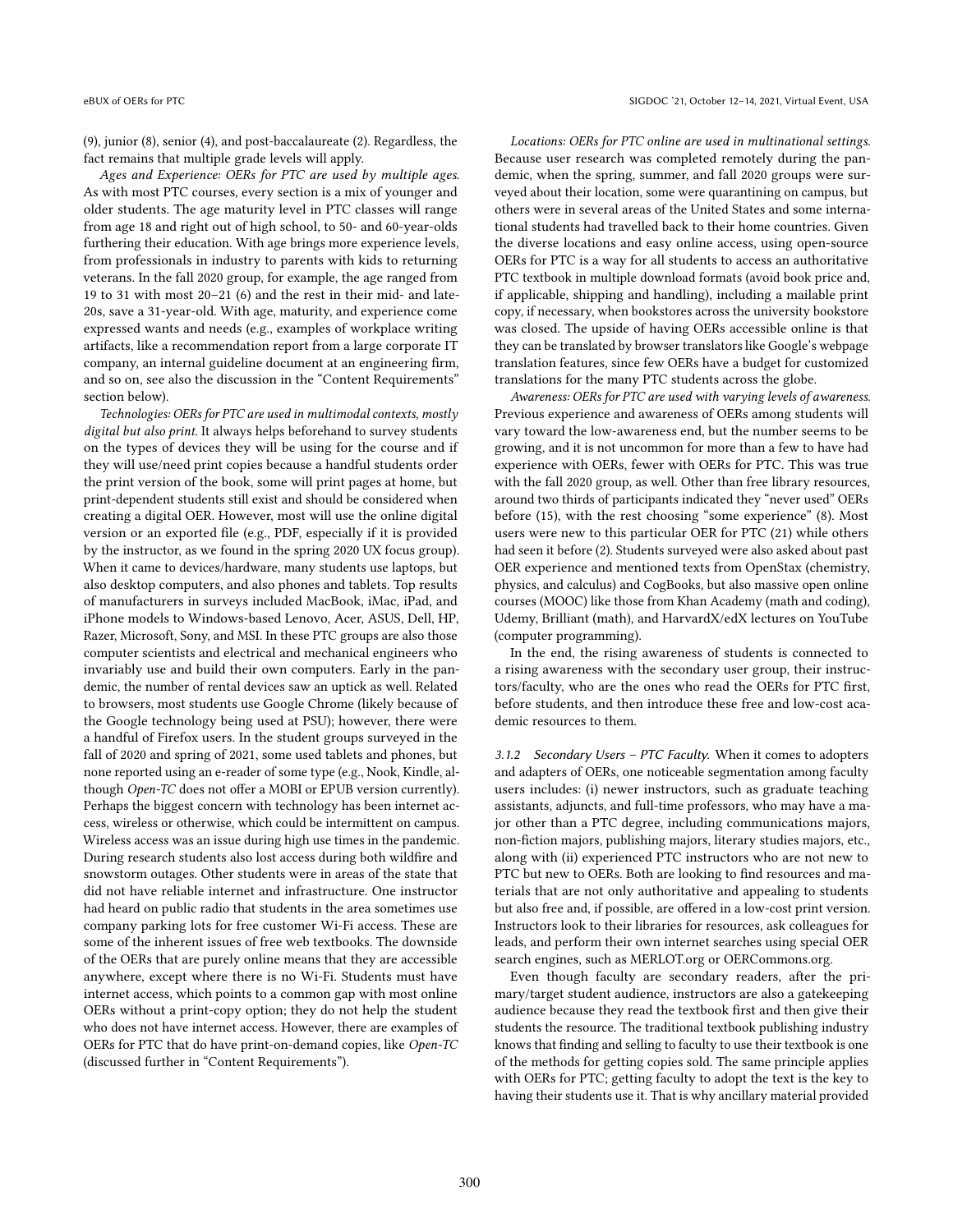by the OER (PTC exercises, syllabus examples, sample assignment sheets, sample questions about the reading, etc.) can be a powerful draw for instructors, particularly new ones, because the extra teaching material makes it easier on the instructor to adapt and adopt the OER. Many of today's OERs for PTC come with ancillary material like this, including OpenOregon's Technical Writing and the Washington State Board's Technical Writing for ENG 235 [\[6\]](#page-16-6). Other states include OpenALG/Kennesaw State University's Online Technical Communication [\[7\]](#page-16-7).

3.1.3 Tertiary & Other Users – PTC Administrators. Of course, other than faculty, there are also tertiary audiences, including representatives of internal or external oversight/stakeholder groups, such as program directors and administrators of departments at academic institutions. These individuals approach OERs for PTC from administrative points of view and are not really reading the content for instruction, but rather for other goals, metrics, and dimensions, like authority, quality, efficacy, etc. They also act as a gatekeeping audience who can affect faculty choices. Other audiences outside of this are officials at government agencies and policy makers related to higher ed, as well as individuals in the education industry, at nonprofits and other philanthropic organizations, and in regulatory organizations. Beyond this are individuals from the public not necessarily connected to PTC but who make up the group that forms popular opinion about OERs for PTC, and who may encounter one during a search on, for instance, how to write a recommendation report or technical proposal, or perhaps while voting for an OERrelated legislative measure on a local or state ballot or hearing about it in the news.

# 3.2 User Needs & Product Objectives

Based on the user group segmentation of OERs for PTC, strategically, they must satisfy more than one type of reader. There are student user needs but also faculty adapter/adopter needs, as well tertiary readers and beyond. Goals are different for different readerships, i.e., the user goals of students diverge from those of faculty and administrators, but author/publisher objectives and users' needs are also inextricably linked.

- The goal of the instructor, who is backed by the program director and working as a representative of the institution, is to use authoritative, current OERs that match institutional goals, objectives, and learning outcomes while also educating and enriching the student.
- The goal of the student is to use the OER to learn, i.e., to attain the learning outcomes, but also to get a good grade in class, graduate with as high a GPA as possible, and hopefully use their GPA and what they learned from the OER for PTC in a workplace or otherwise professional setting.

Strategic concerns for OERs of PTC ebb and flow between user needs: students need the OERs for PTC, like any good textbook, to be a direct tool for gaining knowledge while attaining a good GPA to be applied toward higher study or job; the institution needs a method of educating and academically exercising individuals in the student body and then assessing, evaluating, and grading them. Although the student and instructor are both using the same OER, one precedes and guides the other, and they need slightly different content/functional elements to be combined into one place for

their relative user journeys to go smoothly, first instructors and program administrators, then students. In their feedback, faculty, directors, administrators, et al., leaned toward information-related needs (content quality and depth), while the students leaned toward functionality-related needs (information design, interactivity, navigation). In the same way, design strategy considerations go back and forth between the OER "product" as a matter of functionality versus one of information/content, and a well-balanced OER for PTC must provide both.

3.2.1 Student User Needs: Easy to Use & Understand. In the spring 2021 student surveys, students were asked to write a short response in their own words about what makes a textbook "effective" in their opinions and then rate Open-TC. Language in the feedback signaled the same pattern that we had seen in our previous student surveys: responses were connected to use and usability. Out of seventeen short essay responses, for example, more than a dozen, almost three-quarters of the group, cited usability features in their responses to what makes OERs effective: good interface, easy-toread information, easy-to-read font, easily navigated (mentioned 2 times), easily/quickly accessible (2), well organized (3), and search options (3). In a few words: "easy" to "understand" (content) and "use" (functionality). *Open-TC* scored well overall too: nearly threequarters of the group of seventeen said that the online textbook was effective (4) or highly effective (8), with none marking "not at all effective."

The above results supported previous survey results from our first phase of student and faculty surveys, where we asked students and faculty to choose their top five of thirteen listed items that were most important to them about textbooks. Across the twentyfour respondents of the focus group, the top five most frequently listed choices were: (1=top) easy to understand, (2) low/no cost, (3) engaging/interesting, (4) easy to use, and (5) easy to navigate. Regarding number 2 on this list, there is no doubt that cost is factor with students. One student related that some of his friends avoid classes with pricey textbooks. The instructor using the Open-TC in his spring 2021 introductory PTC class mentioned that students noted being grateful not to have to buy a book, and student survey responses from his students confirmed this. Other than cost, what is also noticeable in this list above, perhaps not surprisingly, is that four of these five priorities above relate directly to the UX that students have with the text. Based on the students' expressed priorities, the UX should be "easy" and "engaging" [\[10\]](#page-16-10). In other words, while cost matters, so does usability; use perhaps depends on usability in some respects, but that is sometimes hard to see for faculty and administrators who are more focused on the quality and quantity of content. When, for example, a chapter is long and filled with information-rich text, but a wall of text makes it hard to read, and no way of jumping from subsection to subsection is available, making it hard to navigate and return to later, then students spend part of their time and mental energy navigating, reading, and processing large swaths of text. This is time and energy that could be spent more efficiently with the information design. Thus, the process of learning can be made easier or harder by the construction of the OER for PTC.

3.2.2 Faculty & Admin Needs: Product Objectives as Learning Outcomes. The way students prioritize their UX contrasted with faculty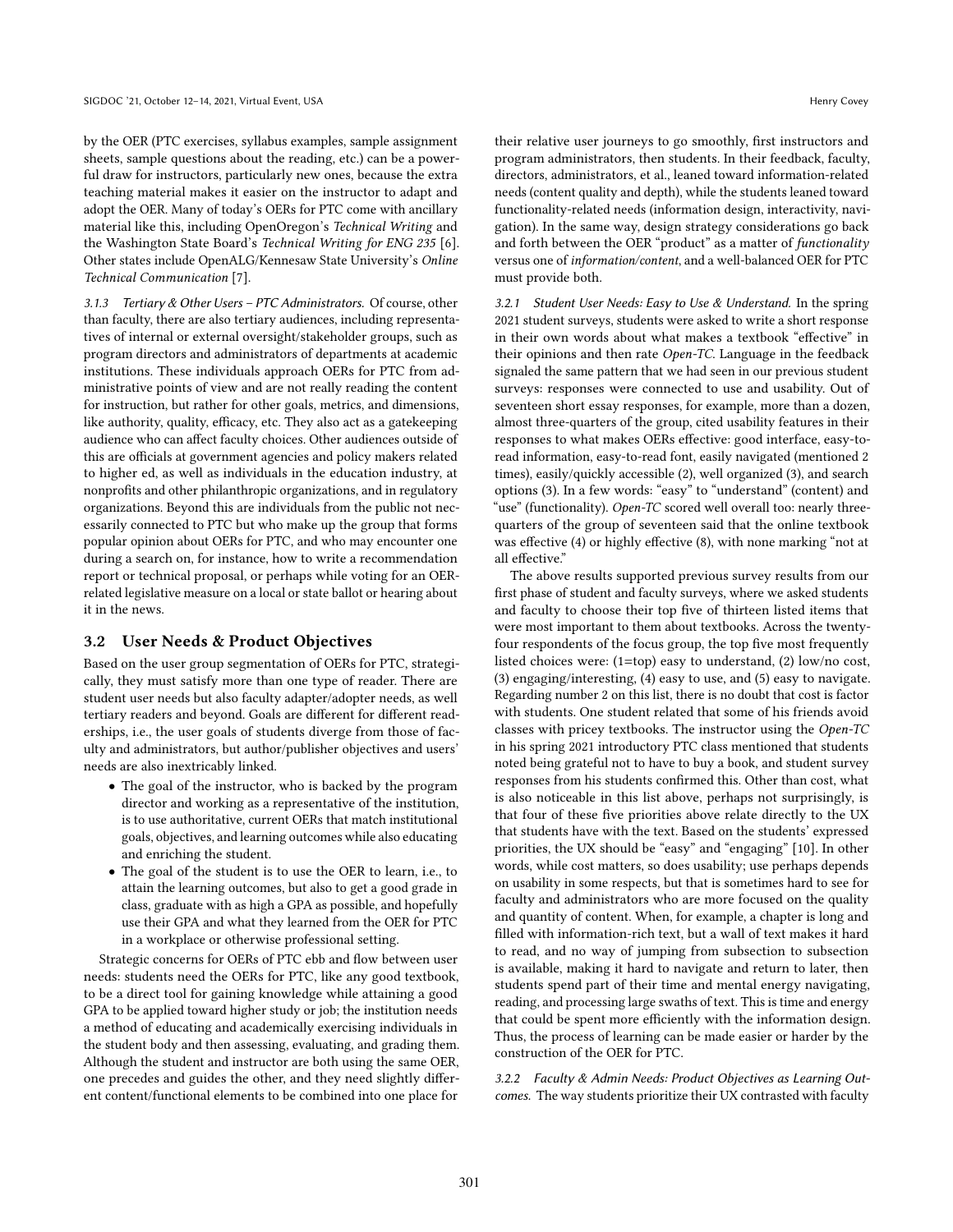who, like the students, were asked to choose their top five of thirteen listed items that were most important to them about textbook. In fact, faculty priorities were among the least frequently chosen of the items that students chose, including the "Features in-depth coverage" and "Visually appealing" [\[10\]](#page-16-10). This was not necessarily a new finding for the group. Concerns of quality and substantive content had been a theme going back to our workshops for the instructor's resource guide. Instructors were finding a lot of unwanted artifacts. Some OERs for PTC have broken links, look out-of-date, are text heavy, lack fresh design elements, and/or are difficult to navigate, and faculty survey feedback expressed some amount of concern with the general quality of OERs for PTC and other digital texts, including the depth and breadth of the content in the text, the information design of the text, the consistency of the design and context across multiple course texts, and how the ethos of the instructor is impacted by the perceived quality of the text by students. OERs seem to have also developed a reputation that precedes them. In the literature, for example, a full-time mathematics professor in one OER study framed faculty sentiment as low cost equaling low quality and thus leading to low efficacy: "I would like to find material at low cost, but high quality is more important" [\[15\]](#page-16-14).

Of course, the production quality and depth of content of any textbook is in many ways mitigated by the skill and experience of the instructor, as well as the training and support provided by the program and institution. Although it represents more effort in some ways, expert PTC instructors can make almost any textbook work, high quality or low, content lacking or not (e.g., help students navigate sub-optimal educational texts, fill in gaps in missing or confusing material, draw mental pictures that are not drawn by text and images in the textbook, describe a workplace context not covered by an OER for PTC), but this might be harder for newer instructors, who could also be concerned about developing an authoritative and credible identity as an instructor of technical writing (their pedagogy, curriculum, readings, writing assignments). The overall production quality of the texts in this case can matter to some new teachers who might want to lean on the authority of the text as a replacement for their own lack of experience with teaching PTC courses. On the other side of the experience spectrum, apart from new instructors, seasoned PTC instructors who have found a high-cost traditional commercial textbook might also be less likely to adopt and adapt to a lower-quality online version.

For secondary and tertiary groups, the project objectives of OERs for PTC come down not only to production value, but also how the content effectively catalyzes learning outcomes. Learning outcomes are set for a course locally by academic institutions, but also by regional and state organizations and agencies. For example, the Oregon Writing and English Advisory Committee (OWEAC), which is composed of writing faculty at two- and four-year institutions across the state, publishes learning outcomes for technical writing instructors and programs who teach Introductory Technical Writing (WR-227). The OWEAC learning outcomes statement describes the knowledge, skills, abilities, and behaviors/attitudes that students should be able to demonstrate after successful completion of WR-227, which is one of two second-year courses that comprises the general education writing sequence that satisfies Oregon's Associated Arts of Transfer Degree and, at the community college level, may fulfill degree, program, and certificate requirements. It is

important for OER for PTC instructors and designers to keep learning outcomes like these in scope, as these high-level goals/needs statements are crafted to reflect current best practices and objectives in the field of PTC (e.g., rhetorical awareness; critical thinking, reading, and writing; processes; knowledge of conventions; and metacognition and transfer), and they are sometimes updated to reflect new academic and pedagogical changes [\[14\]](#page-16-15). As it relates to OERs for PTC that currently exist, some well-known titles/sites (e.g., McMurrey's OTW) do not have objectives clearly spelled out while there are others that do (e.g., *Open-TC*), but this will vary from title to title, state to state, academic institution to academic institution, etc.

3.2.3 Student Needs Contrasted with Faculty & Admin Objectives. Overall, student expectations for what will be taught in a technical writing course tend to be strong and generally highly conventional (focused on learning common workplace genres and style and grammar conventions). Understood within the context of functionality, students indicated that an effective OER is "easy to understand and use" in its various aspects, whereas instructors understand effective OERs more in terms of the design, content, and consistency of the text, and, along with writing program directors and other academic administrators in higher ed, are concerned with efficacy and learning outcomes. Combining all groups' needs creates the scope for identifying the various content requirements and functional specifications that come with a robust online/print OER for PTC, one whose functionality and content speak to all users at the right relative time and space.

#### 3.3 Content Requirements

Both students and faculty need and use content from an OER for PTC. Students use the content, like any good textbook, to be a direct tool for gaining knowledge and which is designed to teach with its content. Faculty and program directors, on the other hand, need content for lesson plans, end-of-chapter exercises, broader writing assignments, rubrics for evaluation, and other ancillary teaching material. Other tertiary groups are looking for authorial identities, grant information, etc. Below are some takeaways on content requirements from student and faculty surveys.

3.3.1 Compositionally Designed to Teach Students. When asked what makes a textbook effective, students mentioned elements about textbooks that were designed to engage and teach students. For example, one student mentioned that she likes it when her textbook "signposts key ideas." Another wanted "plenty of examples and refreshers on earlier topics in later sections," and another wrote that "summaries and short quizzes are helpful." Another student wrote that they liked it when the textbook, syllabus, and assignments are all in conversation with each other. Each person has a different reading style and preferences for content, but there are compositional patterns of arranging diverse content types that can help different types of readers, such as parsing each chapter in clear subsections and unpacking the concepts from frontmatter to backmatter using text formatting, figures that teach the concept, and all the other compositional textbook tools available. This includes chapter-opening summaries of content to start the reading process, with chapter subsections between them that include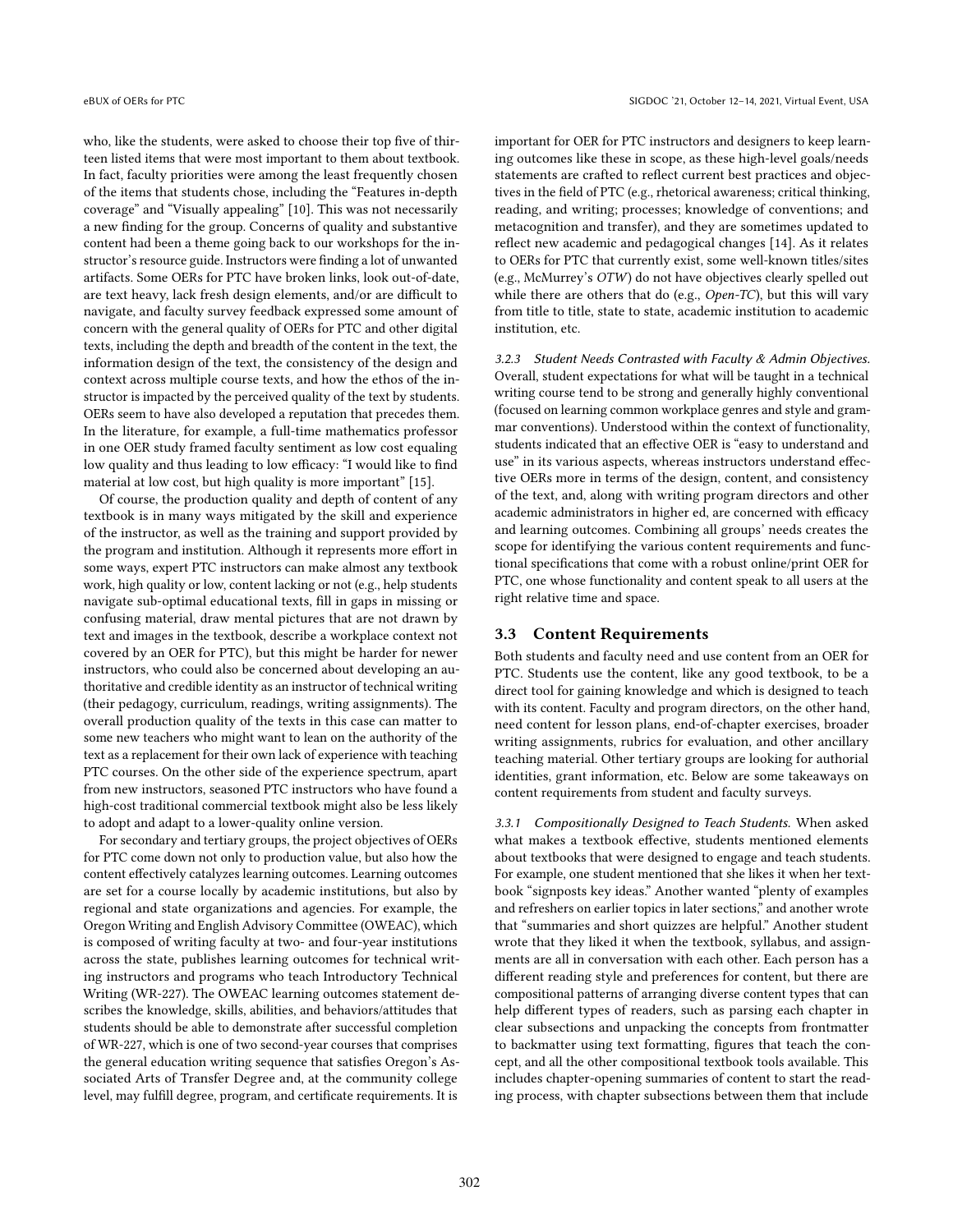images with alternative text, callouts of key information, bold or italics to highlight/signpost key terms, figures to illustrate, tables to tabulate, numbered and unnumbered lists, links to example documentation/artifacts, multi-toned formatting, followed by sample exercises, assignments, and/or quiz questions, links to references and resources, and other common textbook backmatter content. Open-TC, as an example, does a relatively comprehensive job of supplying most of this type of diverse content, adding chapter summaries, exercises, and new subsections to McMurrey's creative commons content, for instance, although perhaps even more could be done to update and diversify content even more. However, some self-published OERs for PTC do not have a lot of this content, and there are gaps that must sometimes be explained or made up for in the instructor's materials. This common occurrence is not all that surprising, given the production budgets of OERs for PTC, which can pale in comparison to traditional textbook publishing operations.

3.3.2 The Options for Print, Audio & Other Modes. Students and instructors seem to still like to have access to a print copy or at least the ability to print out material. One older student in his late thirties, for example, although a bit of an outlier, mentioned preferring separate PDFs of chapters to print out on his printer and read the text on paper. Some students have mentioned liking print editions because they're easier to read and less reliant on internet access and connectivity. For some, readability and reading retention is benefited in print formats. Readers can provide their own analog annotation and highlights. Thus, there is a smaller but still existent demand, and as some students prefer this option. This could be connected to age, but since PTC class makeups have such a wide range in ages, access to a print option is a usability requirement for OERs in PTC courses.

However, the duel digital-print need expressed by some students is often a benchmark not met by many of the digital and webbased OERs because it is the hardest to pull off, especially on what are typically low publishing budgets to create the OER, which is often grant-based, and there are production editors to help like there would be at a traditional publisher. The problem is that it has traditionally been hard for some instructors to find a print edition of an OER for PTC that does not involve printing it out with a desktop printer, and if instructors want to create smaller PDF printouts of an OER for PTC, they must often do it themselves. The reality is that many OERs don't have the option to purchase a low-cost print copy.

Some companies (e.g., Amazon.com, Lulu, com) offer a printon-demand option for OER authors and publishers. For example, Open-TC's Manifold has a light grey button on its homepage to "Buy Print Copy (\$9.40)" from Amazon. What students get is a relatively low-cost version that covers printing and shipping cost, not a \$50- to \$115-dollar edition. Students noticed the buy-print-copy button in their survey feedback, but when asked if anyone had purchased the print edition, no one had, highlighting the tension with presenting a print edition option; it is a relative luxury that a low number of students might use it if not mandated by the instructor and/or program to buy the print copy.

On the topic of multimodal options are even more modes to consider, which bring in potential further production costs but also represent making these e-texts even more accessible. There is the basic set of digital texts to consider offering that Open-TC currently does not (HTML, EPUB, digital and print PDF, MOBI, HTMLBook, XHTML, OpenDocument), but there are other modes to consider as well. One user, for example, mentioned that an audio version would be helpful, and this includes considerations for screen readers, as one instructor wrote on behalf of students that "I would also like to see a read aloud feature for the sight impaired." Currently, and audiobook type of feature does not exist with Open-TC, or OpenOregon's Technical Writing, or on the Pressbooks platform, but the functionality does not seem too far off in the future given where text-to-audio technologies are today. For now, however, the general design idea with platforms like Pressbooks and Manifold is to create an online space that serves the textbook, but also provides access to content for this title in multiple formats, not just text and images but also audio and video.

3.3.3 The Benefits of Examples, References & Other Resources. Many OERs for PTC do not have any up-to-date examples in concentrated repositories that provide students of different majors, and even new faculty, with applicable examples of PTC artifacts from various fields. However, based on user feedback, students are intellectually thirsty to see up-to-date PTC examples. This need was expressed not only the well-versed students with professional industry experience who wanted to see more than student-written examples, but also this was also a need expressed by young and/or inexperienced students who were interns at technical organizations. Both types of age and experience levels were interested in, and would likely be aided by seeing, actual, real-world, "ground-truth" examples of technical writing in their disciplines. This common sentiment over the years of introductory PTC instruction was expressed by one of the experienced computer scientists in a group, with years as a cyber security specialist in the military working for a third-party government contractor, who wrote, "Some back matter [examples]. . .may have been handy." One student from the spring 2021 emphasized this when they said that they wanted "plenty of examples." Another student qualified the requirement to "having good examples," and yet another student had the added idea of including annotated negative examples, e.g., "more examples of bad instructions."

While the Open-TC "backmatter" chapter "Examples, Cases, and Models Index" provides many examples of PTC writing in various professional and technical disciplines (and there are other databases of examples, such as Purdue's Online Writing Lab), students do not have, say, some instruction examples that have been hyperlinked in the "Instructions" chapter, but could, and vice versa. They have to go digging in an appendix. Furthermore, what content is available comes from McMurrey's OTW, whose content is in some cases aged and aging (e.g., examples from March 09, 2009), there are descriptions of mostly older technologies (e.g., DVDs and old iMac documentation), some links are producing 404 broken-link pages, the examples are mostly student work, not workplace examples, and the whole collection could be replaced with a much larger variety of writing for computing machinery topics and other topics across the disciplines. While some of the content is timeless and all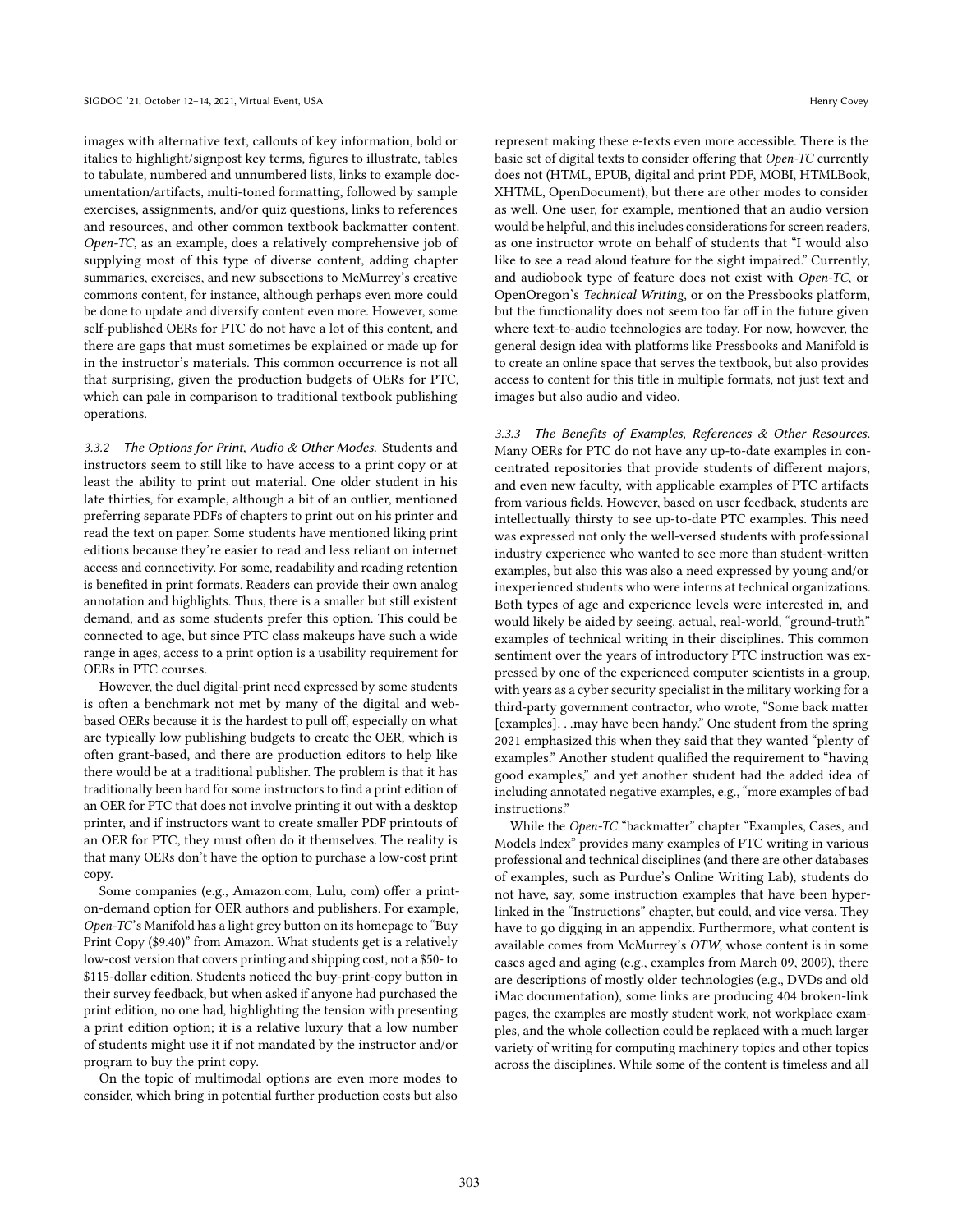of it worth keeping, and while there is appetite for more real-world documents to be added and tied to assignments and learning outcomes, in many ways, the hurdle becomes assembling a repository and keeping it updated, with the risk that it becomes quickly dated or, worse, forgotten. The number of content categories makes the compilation process more intimidating as well. So much technical communication is proprietary. It is hard to gauge if the effort to satisfy this need is worth the pros and cons.

3.3.4 A Breadth of Topics for Faculty and Program Admin. One of the more difficult things about finding an OER for PTC is getting one that covers a breadth of topics that the discipline covers. OERs for PTC have many topic areas that no current title fully covers. From the early days of building the OER instructor's guide, we had been developing a register of not just different titles but also keeping track of the section topics within these content requirements. In our OER instructor's guide, we identified approximately thirty different content categories and compared various OERs in PTC to these categories in the OER instructor's guide [\[9\]](#page-16-9):

• Defining Technical/Professional Writing, Correspondence (memos, letters, email), Audience Analysis, Proposals, Technical Reports, Lab Reports, Progress/Summary Reports, Standard Operational Policies & Procedures, Recommendation and Feasibility Reports, Definition & Description, Handbooks, Instructions, User Guides, Resumes/Cover Letters, Business Plans, Graphics/Visuals, Ethics, Document Design , Technical Editing, Writing Process/Outlines, HTML/CSS/Web Development, Collaborative/Team Writing, Usability, Intercultural Communication, Citation and Plagiarism, Information literacy, Genre Analysis, Oral Presentation, Grammar, Style, and Research.

While some OERs for PTC come close, like Open-TC and others, no single title comprehensively covered every topic identified in the guide.

3.3.5 Content for Secondary & Tertiary Readerships. In addition to supplying content for the primary student user/reader, attracting faculty and department administrators with content can be beneficial in important ways because PTC instructors, program directors, department administrators are the gatekeepers who let the OER into the classroom. One way to consider secondary and tertiary readers is to include ancillary materials (e.g., syllabuses, exercise instructions, reading prompts, and other teaching materials), open-learning management systems for faculty and program directors, and tie-ins to APIs of proprietary LMSs (e.g., Pressbooks, MERLOT, etc., tied to Canvas, Desire2Learn, etc.). Even when whole textbooks are broken into separate chapter PDFs, this makes a difference because inserting them into a class module like Canvas or Desire2Learn is made easier for faculty creating weekly coursework and students accessing chapter content. While Open-TC does not offer single-chapter PDFs (which was requested in feedback), it is an example of this practice of speaking to / attracting faculty and admin with content. Open-TC's homepage features light grey buttons on the right side of the splash panel that take advantage of the Manifold design (similar also to Pressbooks) to have links to "extra" documentation in the splash panel that explains and elaborates on the OER. The "Access Open Course" button provides a link to the

"Access Open Course" (module on lor.instructure.com), "Request Quiz Bank" (Google Form), and "Download Ancillaries" (ZIP file for open assignments/activities, presentations, sample syllabi, and related links), and "Grant Docs" (ZIP file for proposal PDFs and report Word DOCXs). This points to a development in recent years of seeing OER textbooks attached to OER-based learning management systems (e.g., lor.instructure.com, community.canvaslms.com). Other publishers will post ancillary and class materials on a publicfacing server (e.g., drive.google.com), like the Washington State Board's Technical Writing for ENG 235 [\[6\]](#page-16-6). In the end, all of the above ancillary documentation examples can take time to create on behalf of the OER for PTC author/s, but when they are provided to faculty for free (especially new instructors), this presents a large amount of energy freed up to focus on adapting the ancillary material, and this can timesaver be a big draw.

#### 3.4 Features & Functionality

The technologies for creating web-based OERs for PTC has changed dramatically since their emergence on the web a quarter century ago. With newer programming languages and information architectures, the arrangement of content elements to facilitate human understanding has opened up new possibilities. Today, with the use of platforms like Manifold and Pressbooks, OERs come with more features and functions and have become much more interactive and easier to navigate. Still, individuals in user groups noted issues with the usability, including navigation and webpage interaction. Key takeaways from the student and instructor feedback are discussed below.

3.4.1 Interactive Media Design: Featured Functions vs. Actual Use. To see how far OERs for PTC have come in the last quarter century, Open-TC through Manifold offers an example of a time-tested and highly edited content fused with newer functionality. Users are provided with various ways of interacting with the text: (i) all visitors, regardless of whether they register or not, are able to search text and adjust the appearance/aesthetic of the text (choosing serif or sans-serif font, text size, night mode, and paragraph width), and (ii) by registering an account and logging in, they have access to features like annotation, highlighting, saving resources, and choosing visibility of annotations to others who are registered. From the authoring side, faculty and program directors are also able to utilize various plugins via the WordPress Multisite functionality, integrate applications like Manifold, Pressbooks, MERLOT, etc., into learning management system APIs (e.g., Canvas), as well as embed elements like sample knowledge test questions into the chapter/webpage (e.g., Google forms) and other features.

While more UX research would have to be done to survey instructors on the features they use to author OER texts, students were asked in the spring 2021 survey how much they used the reading and studying features, if any. A small number (n=4/19) used the app features with the digital edition. Below are some high-level takeaways:

Appearance adjustment of text is used by some but not entirely apparent to all. In an attempt to make the website experience act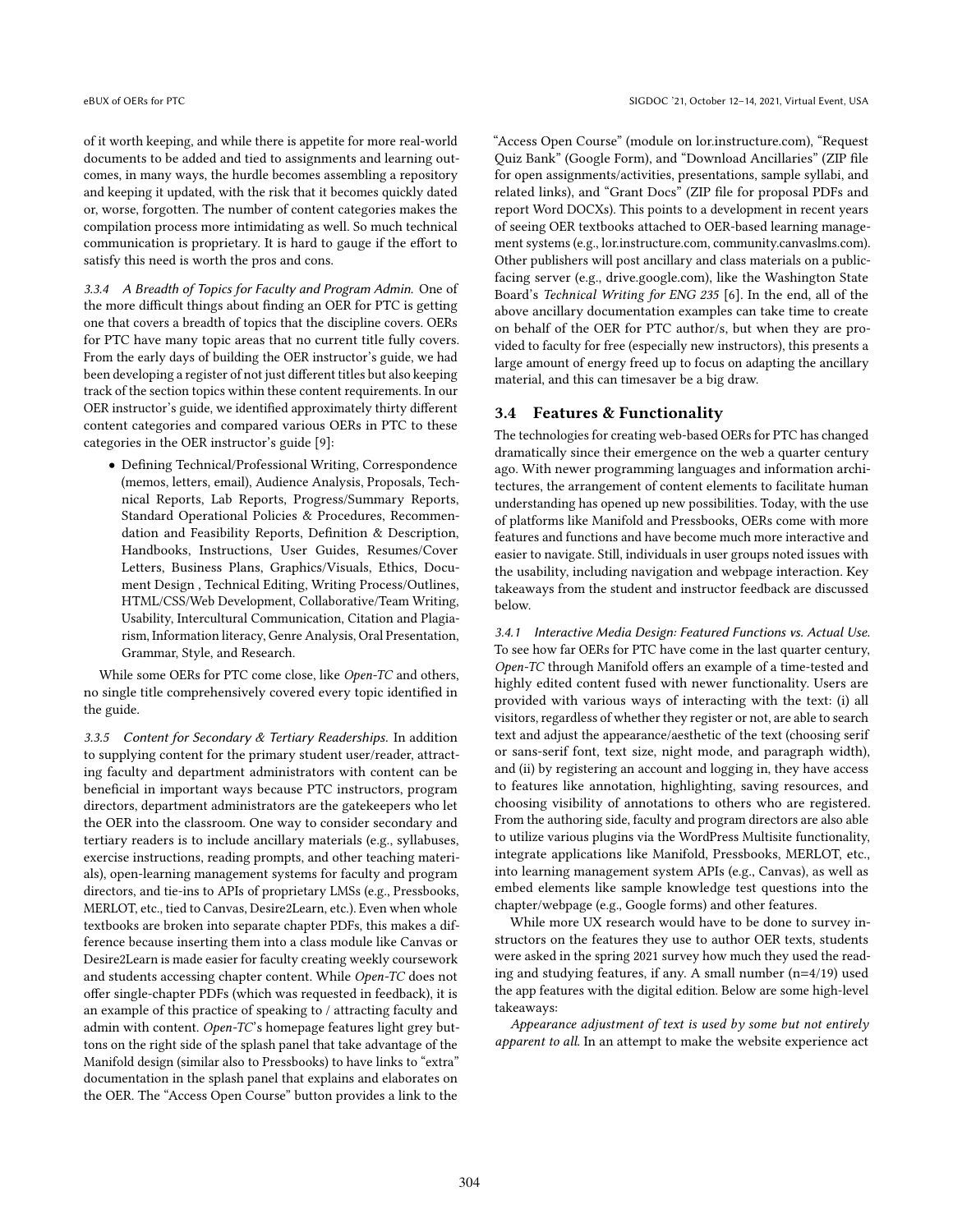more like an ebook online, common features for adjusting the text are now part of the UX for some OERs for PTC that use ebookinspired interface functionality. This includes allowing users to choose serif or sans-serif font, text size, night mode, and paragraph width.

Among all these basic features, night mode was mentioned several times with students. Night mode can come in handy functionally for users who read in the dark (e.g., reading a tablet in bed) because the negative effect causes less eye strain and provides less glare when the lights are off, but the studying is still on for those younger students in dorms who have roommates, as well as students at those who are at home sharing rooms with siblings and other relatives, and older students with domestic partners and spouses. One student mentioned that they did not see the night mode option on their own in Open-TC/Manifold until it was pointed out by the survey. This individual did not indicate the reason (remote survey did not allow for follow-up question), but there could be a chance that this student just missed the top-right part of the page because they were not concerned about registering and did not look into it further and were instead focused on the top left and middle. Perhaps this was missed because the text adjustment features are not visible on the homepage, only in chapter webpages, one-click in, a level down in the information architecture. Users, in other words, are not initiated to the text adjust features on the homepage and cannot click to adjust them here.

While some found the night mode aesthetic appealing, others pointed out the opposite preference and its associated pitfalls. Of the homepage's white text on black background of the splash panel, one of the third-year computer scientist wrote, "I'd rather read white text on a black background than the other way around." The civil engineer in the group echoed this sentiment but isolated the actual issue here, readability: "It would've been a little bit better if the background of the overview was changed/moved around. It makes certain words harder to read." One computer designer provided the solution: "my only request would be to carry over the night mode from the textbook into the main webpage." The "night mode" capability is a common feature with e-readers. Currently, the home page doesn't have the option to adjust the splash-panel background color, increase text, or use night mode, but controls on first contact might help.

Registration hesitancy could be a hurdle for featured function adoption. Registering an account on Manifold or Pressbooks was not part of any assignment or task in the surveys conducted, so the feature set that came with registering was not highly used or mentioned much in the feedback. However, this lack of registration is notable because it in a way speaks to a connection with use and students' needs. Students will not generally register and sign in if they are not made to. Annotation features must become a goal or need for all students to use them, e.g., part of a learning objective, attached to the grade, and so on; otherwise, features like these will be used by some not all. One student out of seventeen in the spring 2021 focus group registered and used some of the functions over the quarter that the class used the OER. This student who used the annotation and highlighting features "thought it was a super clean and user-friendly." This user, however, pointed out some limitations, "I wish was able to highlight and annotate the same sentence, but I was only able to do one or the other," and the majority of users, if

they did take notes on the chapter content, took notes separately from the OER website, either with their own document or with another application. Even the instructor of the spring 2021 class did not in the end adopt the annotation features on Open-TC, writing that "I played around with the annotation features, but found it easier to use Adobe Acrobat, as I'm familiar with its UI [user interface]." Other mentions of third-party annotation tools included the Notability annotating software and Hypothes.is browser/website annotation extension. Otherwise, most students did not register and log in to use the personalized app features.

Some of the same aspects of registration hesitancy could be read as touted benefits to registering with a content/learning management system (it can recognize individual users, track their behavior, and connect their data and information to others in the registration database), but users do not typically register themselves on a new website if not made to as a requirement for the class, especially if it is not required to complete an assignment. Worrying about breaches of site security and privacy were cited issues, and while registration does allow for users to sign in with a Facebook account API, this did not actually work for one user when he tried, and other another user suggested weariness about linking their personal social media accounts with the school-based account. Perhaps if features like annotation were offered without the need to register, or users were showed how it worked with a motion graphic, then maybe making the annotation and highlighting features more accessible to unregistered users outside the system could lead to more registrations and adoption of the feature once users can testdrive them, but if that were even wanted or warranted, this would require more input from software developers and technical experts, and it is not clear at this point how/if it would work. However, more would have to be understood about which features really get used by students (do they log in to highlight and share with classmates and comments to faculty?), if they are meeting user needs (what if highlighting and commenting were connected to an annotation activity in the syllabus?), and if it is necessary in the end to spend developmental energy if they are not using or wanting to use features like this (what story do the analytics data tell?). In the meantime, Manifold Development plans in the fourth quarter of 2021 on developing their rich-text editor to significantly expand the current annotation and commenting interface to enable users to format content, easily add links, embed video and audio assets, and attach files to their annotations, and developments can be tracked [\(https://manifoldapp.org/development\).](https://manifoldapp.org/development))

3.4.2 Homepage Design: Splash-Paneled Front Matter with Two-Tiered Table of Contents. On the homepage of Open-TC, the Manifold design (also similar to the Pressbooks design on OpenOregon's Technical Writing) frontloads onto the homepage what would otherwise be pages of the traditionally Roman-numeral-paged frontmatter in a print book. This includes the creation of horizontal splashpanel space for text and book cover image that adapts responsively to a small smartphone screen or wider laptop or desktop view (more specifically, the homepage includes a splash panel, cover thumbnail, title and title page information, by-line/editor/contributor names, book description, links to the preface, related references and resources, and other ancillary content, and a table of contents, with copyright information and other publication data at the bottom of the page).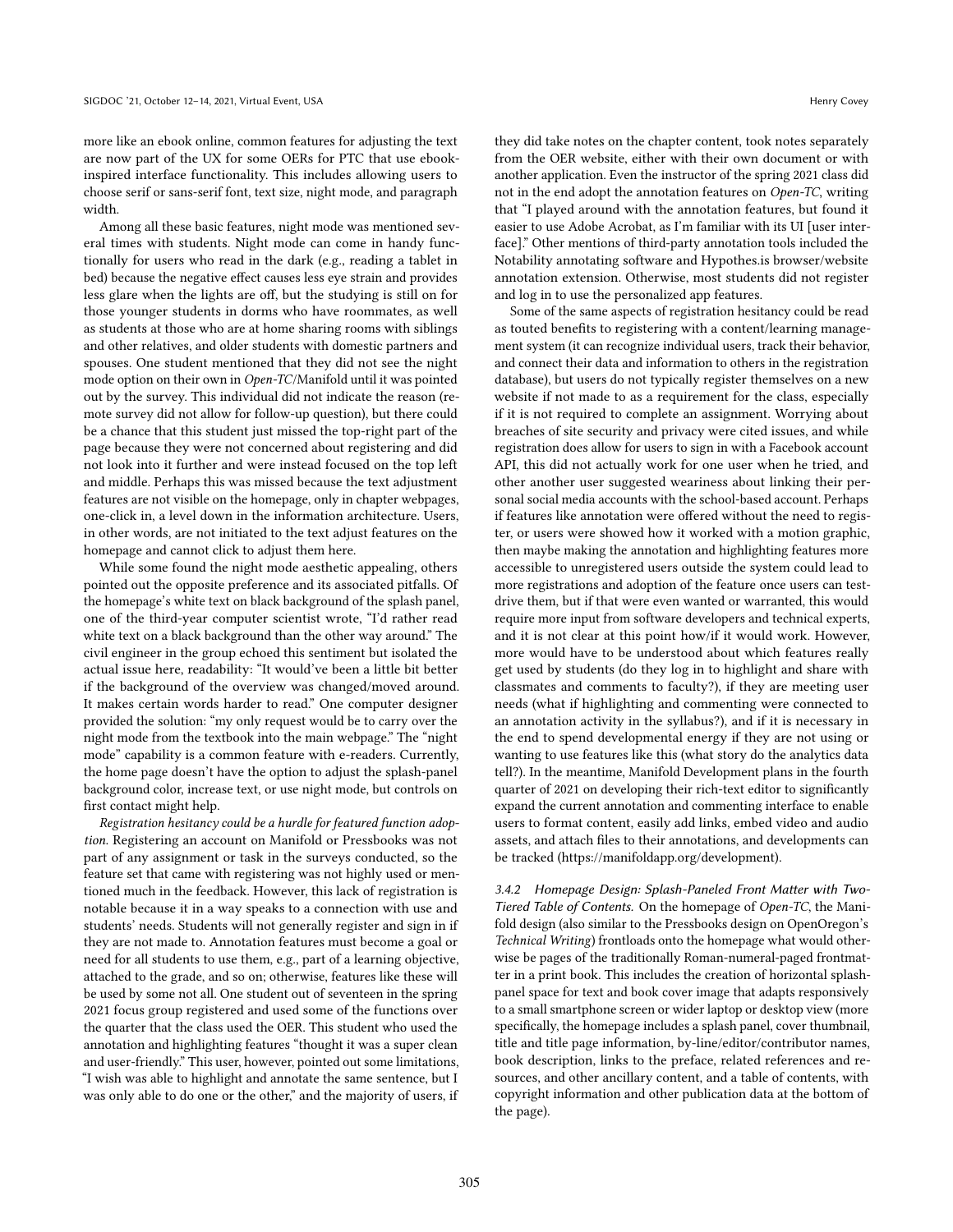Apart from the bright-red cover and OpenALG logo, the most popular, noticed/mentioned element on the Open-TC homepage was the two-level (part-chapter) table of contents. Overall, this design choice to have the table of contents positioned on the first page was well liked in student feedback. One student wrote a fairly common sentiment: "I personally liked after first looking at the OTC homepage how orderly it was and specifically the table of contents. It was very straight forward and you could quickly scan and see exactly what you are looking for." "Plus," another student expanded, "it lists the chapters and mini chapter points with titles as to easily click on the section needed without having to search the whole chapter for what you need." One student put it simply: it helped "navigate the text quickly."

This table of contents is a long time in the making, although a return in some ways to the original. Historically speaking, a lot of developmental work has gone into Open-TC's navigation over the years [\[16\]](#page-16-16). The table of contents, for example, used to be a single webpage, and navigation required going through each chapter to its end and clicking on the "next chapter" link or returning to the table-of-contents page. In the second main iteration, based on SoftChalk and CMS architecture, the visual design got an update, and the new site was easier to maintain. The table of contents was also reorganized to a numbered chapter-and-subunit system like the one currently in use; however, the table of contents used to be on the second page, which added an unavoidable click in the UX and made it easy to miss. Also, the chapter page lengths were incredibly uneven, so getting through one chapter could take sometimes eight or ten clicks to get through multiple short pages, whereas another chapter would require massive scrolling but only three clicks. Now, the table of contents is up front and center on the first page, a feature of both the Manifold (and Pressbooks) style/design. Of course, having the table of contents on the first page is nothing new; McMurrey's OTW website has always had a two-level table of contents on its homepage.

While the design choice to have a two-leveled table of contents on the homepage was liked by many, another student suggested that two levels was perhaps a bit "flat," i.e., did not reveal enough of the subsections of chapters, and could have perhaps used "some sort of drop-down menu when clicking on the chapter." This type of drop-down/accordion functionality would help those students returning to a deeper part of the chapter lower on the webpage to complete an assignment, turning a click and scroll on the homepage to a single click, no scroll. Of course, on an individual author level, Pressbooks' "Theme Options" allows OER authors to "Enable twolevel table of contents (displays headings under chapter titles)," but making more customized changes to the homepage style of the table of contents (third-level headings and below, expanding/accordion functionality) does not seem possible with the dashboard functions that currently exist, or searching any known plugins. Options in Manifold are unknown and would have to be researched further. This user feedback to break chapters into more navigable subsections, however, is a theme for users that crosses over from the homepage into the actual chapter webpages themselves.

3.4.3 Chapter Design: Webpage Lengths. In general, the feedback from students reading the online text seemed to call for chapters to be shorter and the text more chunked with more forms of content, like graphics, videos, sample knowledge-quiz questions. Related to this, and perhaps the most common refrain throughout the student surveys for McMurrey's OTW and Open-TC, was summed up by one student, who wrote "chapters were sometimes too long."

Not all users mentioned chapter length as a negative aspect of their UX. Some users were not daunted by the chapter length. For instance, one student in the fall 2020 UX group spent a half-hour reading a relatively longer assigned chapter and wrote about the chapter that "it was not a long read, very interesting information." However, for some, the length of the long chapter webpage was a lot. An engineering student in the same fall UX group reflected well on why, "a little bit too long to keep my attention through the whole section (this may be a me problem, but modern students have limited attention spans so possibly this should be considered)." This sentiment was echoed by more peers during the same chapter assignment. One student who spent a half-hour reading the chapter wrote, "I think there's tons of good information about the topic its [sic] just so much information it might be overwhelming to the user to go through all of it and fully understand it with that much information." Another student spent fifteen minutes reading the same chapter and wrote, "I find it hard to stay engaged when all I am doing is reading, so I appreciate that they have some options for interacting, but maybe finding other ways to make the reader interact." One CS major put it in terms of scrolling: "I found myself scrolling up and down a lot. . . It might be an organization issue from the authors part, or personal." The spring 2021 instructor who based an entire term on Open-TC also reported that students had mentioned that the reading volume was too much. Page length was also recognized by other students, faculty, and PTC program administration, who have echoed this issue of webpage-reading length in feedback gathering sessions, surveys, and interviews [\[10\]](#page-16-10). This issue of scrolling through text on a webpage is also brought up in Arnett's "If you build it" paper [\[7\]](#page-16-7). In the end, the tendency is for students to scroll through long swaths of web text without really absorbing it.

Given all of the above, OER for PTC designers, authors, etc., should perhaps be cognizant of the lengths both webpages and chapters and create elements to help users navigate lengthy webpages, e.g., headings and graphics, videos that help summarize and paraphrase concepts, links to examples or other references. Of course, no single perfect length of webpage chapter exists for every user, and topics should not strictly be subject to length, but perhaps there are bounds to consider (e.g., a word count or estimated reading time). In the fall UX group study, for example, the fewest number of people spent both the least and the most amount of time reading the assigned chapter, 5 minutes compared to 1 hour, respectively (2 in each of the extremes). 6 took 10–12 m., 7 took 15–20 m., and 5 took 30–35 m. Based on this and the general qualitative feedback about "page length," it gives some indication that 15–20 minutes might be the point at which reader retention starts to drop, as fewer make it to half an hour, since most will try to read the chapter in one sitting. There is also the amount of reading time it takes international students to read, often twice as long, as evidenced by one of the hourlong readings of this chapter by an international student in the UX group.

Because this was a common theme in feedback, there were many types of responses on the same topic. Some of the students in their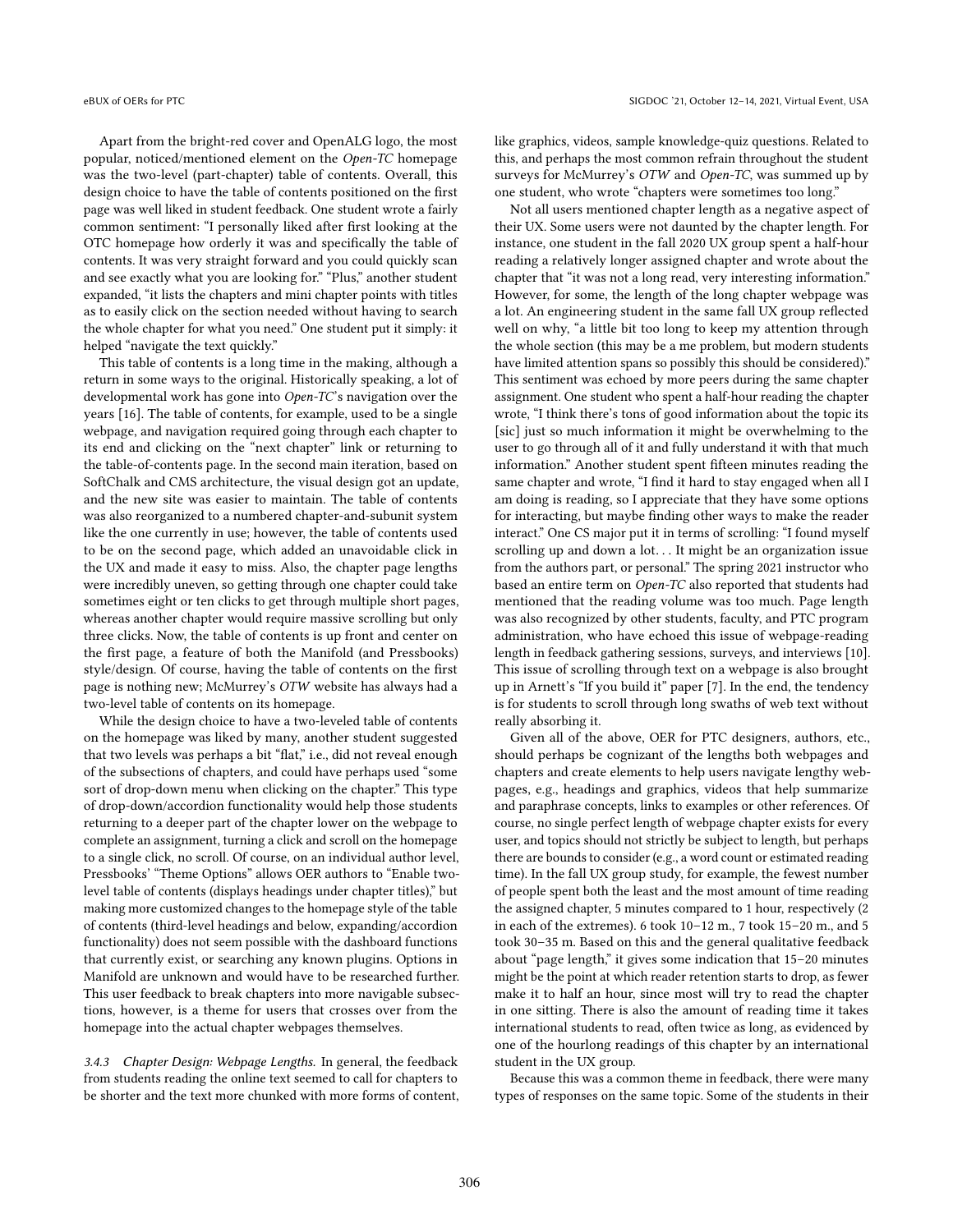comments even suggested ways to perhaps solve the problem of navigating on the page. Some users called for deeper layering, possibly as an expanding drop-down or accordion option to uncover chapter subsections or components. Several students commented on the want for chapter subsections to be visible in a navigation pane of some type. Other student programmers in the UX group suggested modifications to navigational ability in the form of interactive elements embedded in the chapters to make moving between content areas easier (more fluid, intuitive, and seamless). Visualizing the content chunked into subsections (e.g., like "Navigation" pane in Microsoft Word and other desktop publishers, as well as similar panes in integrated development environments and publicfacing websites) would also allow students to see and retain the macro-outline subtopics of the chapters, not to mention that smaller devices would be able to expand and contract content containers. In this way, the chapter outline of important topics is more apparent to them in ways that require that they do this mentally instead of it being visualized in a navigation pane.

- Chapter-heading material to summarize content/key points. At the beginning of the chapter, one computer scientist working in the industry suggested a common navigational element missing from the Open-TC: While Open-TC has a summary "Objectives" section, "one suggestion that I have to improve the Open-TC is maybe having a table of contents for each section they explained, so the reader would know how many sections are there for a certain chapter to explain." One assignment-minded student pointed to more on-page navigation with opening content, writing "I would have liked to see a 'jump to exercises' button in the chapter." In other words, usability, in this case the ability to navigate chapter content, could lead to higher use and more engagement.
- *Chapter body*. Regarding the chapter body, one experienced computer scientist and a military veteran wrote about how much that individual liked the table of contents for the book on the chapter page, but pointed out the need for sectionby-section use: "The only thing I would've liked would've been something similar in the chapters where it was laid out with specific information in the chapter that I could jump to similar to the table of contents." An experienced electrical engineer in the group expanded on the idea: "I would add in each chapter such as 2.6 a breakdown of the headings that are listed in red on the left side of the page like a table of contents. These would be links to the specific topic on each page. I think this would allow for faster navigation of the document if you are only seeking a specific section." In many ways, this type of interface, interaction, navigation structure is the type that users of XML component content management systems (e.g., DITA, MadCap, Oxygen). This type of information and interaction design is thinking like a student using the text: they need to find the section that helps them complete the assignment, get the grade, and go on to fulfil their dreams in their career.

Navigable efficacy in this way is connected to short- and longterm goals, so it becomes a matter of use and usability in the form of utility for students. A navigation pane could also be an element that teaches the logic of PTC topics in its very construction. This

is not to diminish the role and importance of good content that is designed to teach, but it is also not about the content altogether, rather the usability (e.g., quicker navigation, a better understanding of where sub-chapter components are and how they connect together). The type of navigation discussed above (in-page navigation links/pane), used by some OERs like OpenStax architecture, are becoming more of the norm and part of user expectations, but other popular publishing tools, CMSs like Pressbooks' author dashboard, for instance, do not have the ability to create navigable subsections like this without help from developers and/or perhaps some plugin. Right now, based on the underlying WordPress Multisite architecture turned ebook platform, Pressbook publications use a hierarchal node structure (parent-index-homepage to child-webpage-chapter, with frontmatter on the index and backmatter as an end webpage). Perhaps there could be call for making nodes as individual content elements/components within a chapter/webpage, and thus the chapter/webpage as a group of nodes. But then again, maybe there are even more radical changes that could be made to the content and architecture of OERs for PTC, like the methods seen with Duolingo and other platforms; what if this type of app-style were the UX model instead? What is the best conceptual model driving the information delivery, a textbook? It is not clear if there necessarily a better or worse way. The topic of conceptual models for information technology design related to OERs for PTC is discussed more below in "Information Architecture & Interaction Design."

3.4.4 Information Architecture & Interaction Design. The conceptual models for online and print OERs for PTC span the traditional commercial textbook model to traditional ebook models to traditional CMS or LMS website models. In many cases, the OER for PTC is a hybrid multi-modal content-learning management system web-textbook, which requires understanding different reader behavior with the print and digital versions of the exact same content in vastly different ways. Traditional print textbooks are linear for the most part, even though they can be read nonlinearly (tables of contents, lists of figures/tables, page headers, indexes, pagination). Software like Manifold and Pressbooks fuses the hierarchal CMS architecture of the WordPress Multisite with the conceptual model metaphor of a traditional textbook. In this case, all the frontmatter of the textbook is repositioned on the homepage/index, and chapter content is flowed into a single webpage.

There are pros and cons to metaphorical conceptual models that base themselves on older media, like books, magazines, and so on. Sometimes, metaphors do not get in the way of functionality (e.g., a digital page looking like it is a real page turning), until they do not work properly (the page turning is glitchy or not realistic and interrupts the reading experience). Sometimes, the metaphor risks creating collision points in reader behaviors where the traditional information design of an analog model conflicts with a parallel transfer to the information design of a digital model (e.g., the front matter of the textbook is crammed into a homepage splash panel that cannot be skipped, or the entire chapter content for a textbook is placed onto a single web page without navigable section headings). In a conceptual model that wants it both ways, print and digital, there is some sacrifice and some tension in the stretching and compressing of book/document content into webpage versus book page, and there are ways to perhaps adjust and chunk content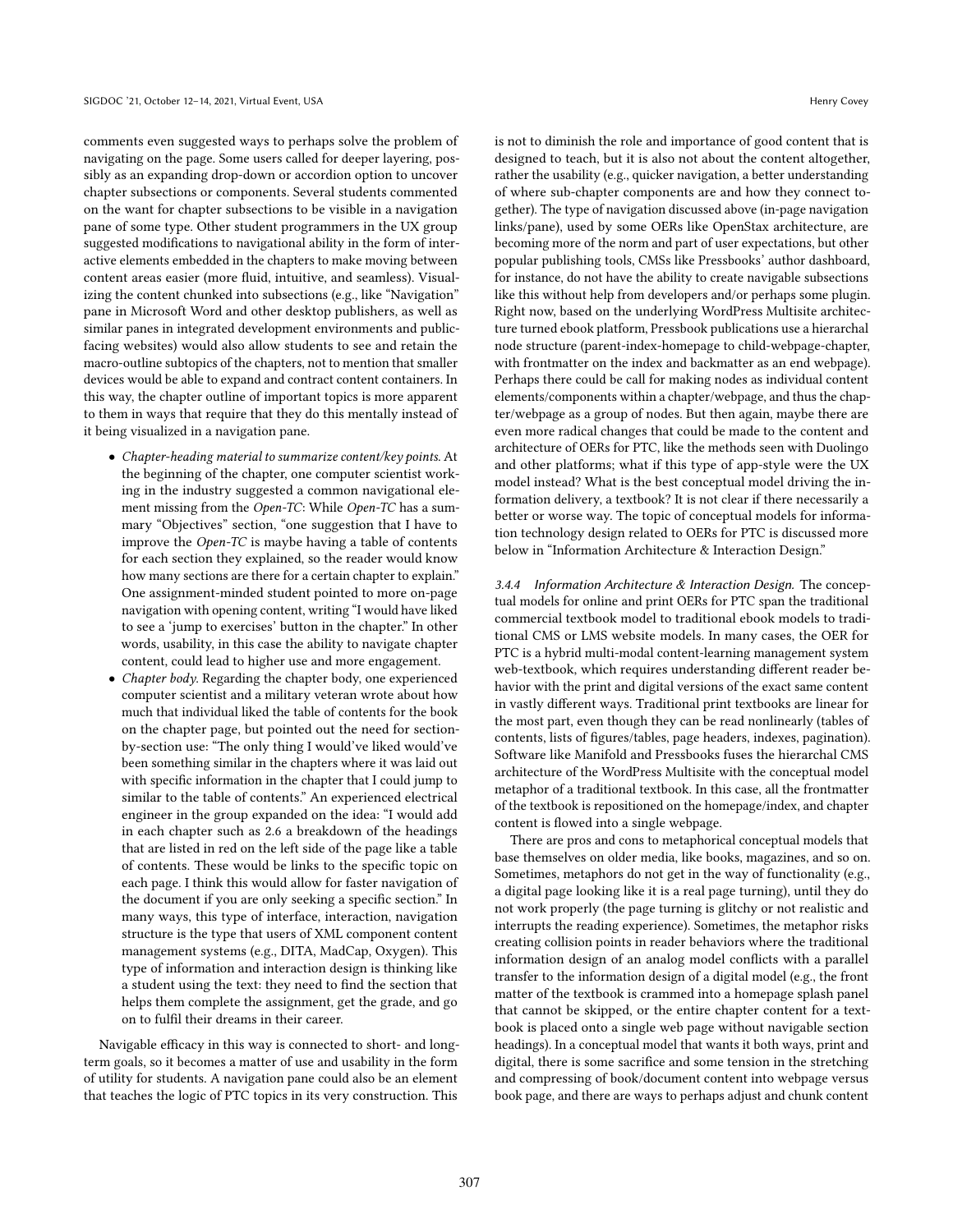so that it is even easier to parse, navigate, and serve to the user of the web textbook.

For example, the choice to include a homepage splash panel of book information text with the vertical cover of a book points to an intentional design choice baked into both the Manifold and Pressbooks interfaces and signals its metaphor: the developers of the online software have made clear their intent for OERs on this platform to replicate aspects of the book, instead of conveying a look that is more traditionally considered with a CMS or LMS, which do not use book covers on their frontpages, or any other vertical rectangle grid like this. Instead, any homepage image on a CMS or LMS is provided as a more traditional horizonal banner. If not tied to the conceptual metaphor of a book, is there a reason to feature a cover image of a physical book that a low number of users purchase and see as actual books? If the information on the homepage splash panel were placed elsewhere on the page (e.g., to the bottom, under the table of contents), or deeper down a level as a page in the site map, or given a drop-down menu position, or even just compacted, this relatively radical move could open the space for rethinking what could go in this space, perhaps allowing the table of contents to move up and completely eliminate scrolling for the returning user, or perhaps it is content for the user and that the user controls, etc. Making such substantive changes to the interface design of a Manifold or Pressbooks OER for PTC would in many ways dilute this signature feature in their brand of browser-based ebooks; however, this is when the decades-long minimalism of McMurrey's OTW comes into view. The OTW's website dispenses with the frontmatter pageantry and conceptual metaphor that this website is a book; it is not. Users who return to this site again and again have a table of contents to quickly navigate from, not a homepage splash panel of information they've seen and scrolled past a hundred times.

The chapter-webpage on systems like Manifold and Pressbooks is another area where the textbook format and WordPress design collide, as evidenced with the numerous comments about chapter webpage length collected over the years, discussed above in "Chapter Design: Webpage Lengths." The length of a physical book page and a page on the web have two different dimensionalities to them. In a print book, a page fits within a chapter, but on a website like Manifold or Pressbooks, a webpage can contain an entire chapter. The experience of reading a traditional textbook chapter text on a digital textbook can feel long because users will tend read through the webpage in one reading pass, not stop at a subheading as one might with a physical book. For example, only a handful of students in the fall 2020 UX group, read the chapter in more than one sitting, and many of them reported that the chapter was long. It is also easier to bookmark a real book page than it is to bookmark a heading on a webpage, unless, as was also pointed out by students in feedback, there is a way for returning students to more easily locate the chapter subsection among the other chapter topics than scrolling. Reading will likely be on a laptop, some on a tablet or even smartphone. The smaller the device, the longer the relatively reading time can seem. Changes to information architecture and interaction design on the parent homepage and child webpages like the above would of course need the input and expertise of full-stack developers and other technical professionals. However, redesigns and repositioning of traditional books elements

could, strictly speaking, create situations where multiple clicks and scrolling turn into one click with no scroll, cutting out navigation time from reading time, freeing up mental energy, meeting student user goals for ease of use and understanding on any device, whether a regular laptop, smartphone, tablet, or screen reader.

# 4 CONCLUSION

In the end — after creating an instructor's resource guide on open educational resources for professional and technical communication [\[9\]](#page-16-9) and then completing several rounds of analyzing surveys from students, faculty, and other readers/users about their user experiences with several of the recommended digital web textbooks over the years — the whole endeavor has in many ways been a study of the past quarter century and learning where local, regional, state, federal, and international stakeholder communities stand at the present with respect to web-based OERs for PTC.

Research has revealed that in the twenty-five years that webbased OERs for PTC have been evolving, they have become increasingly complex learning-content management systems in which print has always been an output option among many formats, not the primary container. Currently, there are several well-established web-based titles with time-tested creative-commons content edited into information architectures that are more fluid functionally and sensibly sensitive to student users and their reading/engagement experiences than ever. Some of these web textbooks can be read in the dark, annotated and highlighted by individuals online, and comments can be shared and collaborated on by groups of individuals. Some digital textbooks even offer a low-cost print version, come with prebaked ancillary teaching materials, and/or can be tied to open or proprietary learning management systems. There are also OERs for PTC that are supported by state governments and follow some form of learning outcomes and objectives to satisfy faculty, program director, and department administrator needs. A couple of OERs for PTC, it could be argued in some respects, stack up against some commercial textbooks in the market, while other examples reveal broken or forgotten links, lackluster content, and other issues.

Knowing more about the reading UX of students and faculty using OERs for PTC might be useful for strengthening their appeal and efficacy for user groups. It would be interesting, too, to learn more about the use and usability of current digital OERs for PTC that have analytics and/or telemetry already set up and collecting data/info, to see, for instance, how on-page elements are tracking with regard to the metrics and dimensions connected to learning outcomes, student needs and behaviors, and other objectives or requirements. User analytics and telemetry offer data and information of student, faculty, and other users' e-reading behaviors and engagement experiences with digital textbooks in ways that analog textbooks have never been able to. User research combined with backend web analytics and telemetry provides a complementary method for informing personas and use case scenarios for the multidisciplinary, multi-aged/experienced, multimodal, multilingual, and multi-cultured categories of PTC students who use OERs. UX also helps identify end-use metrics, dimensions, goals, behaviors, etc., that can be put toward helping make beneficial modifications in information design, functions and features, interactivity and